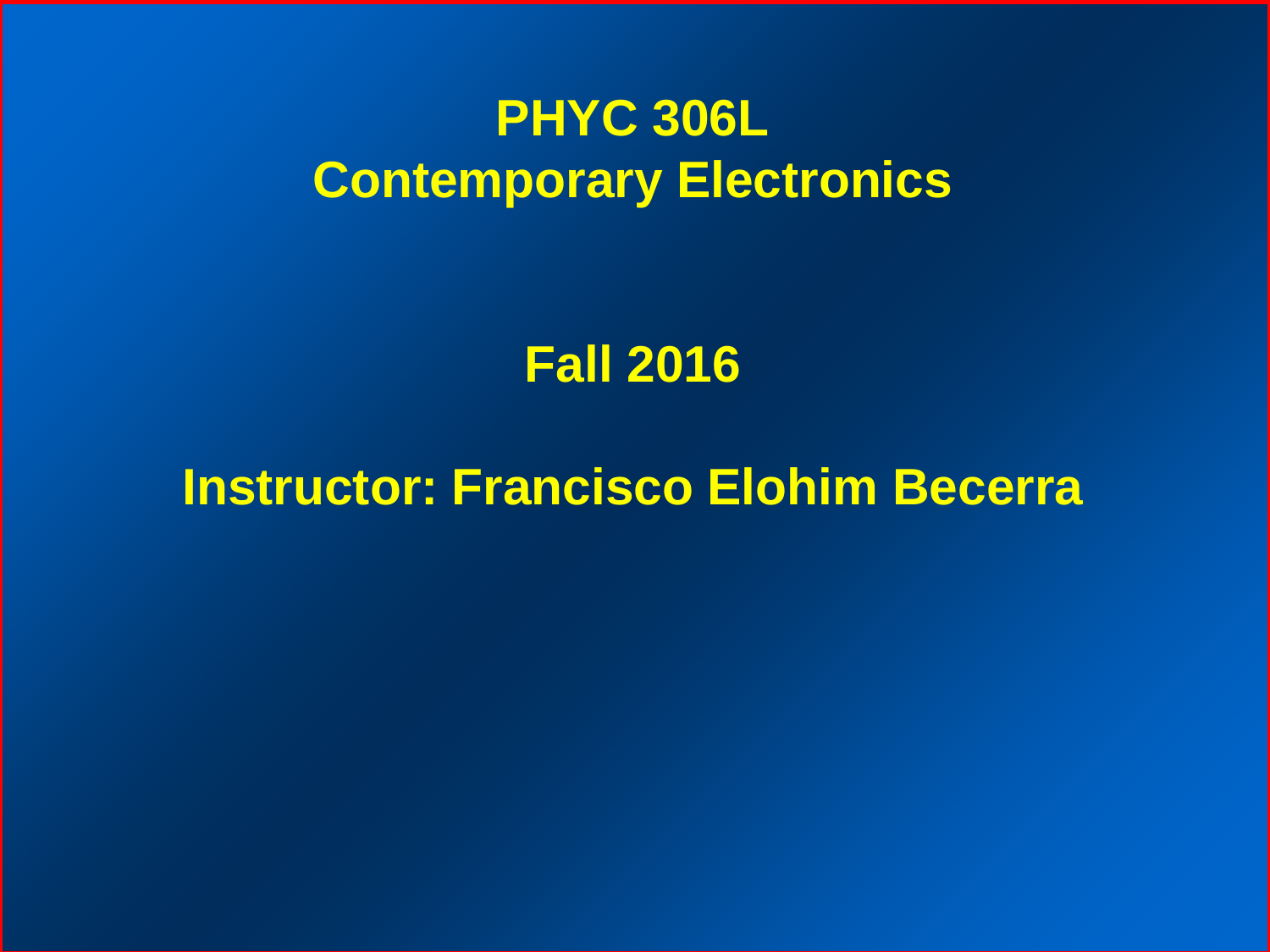## **WHAT IS THIS COURSE ABOUT?**

**Practical, hands-on experience with electrical circuits, electronics, and instrumentation**

**LabView: Data-flow programming with National Instruments popular software package**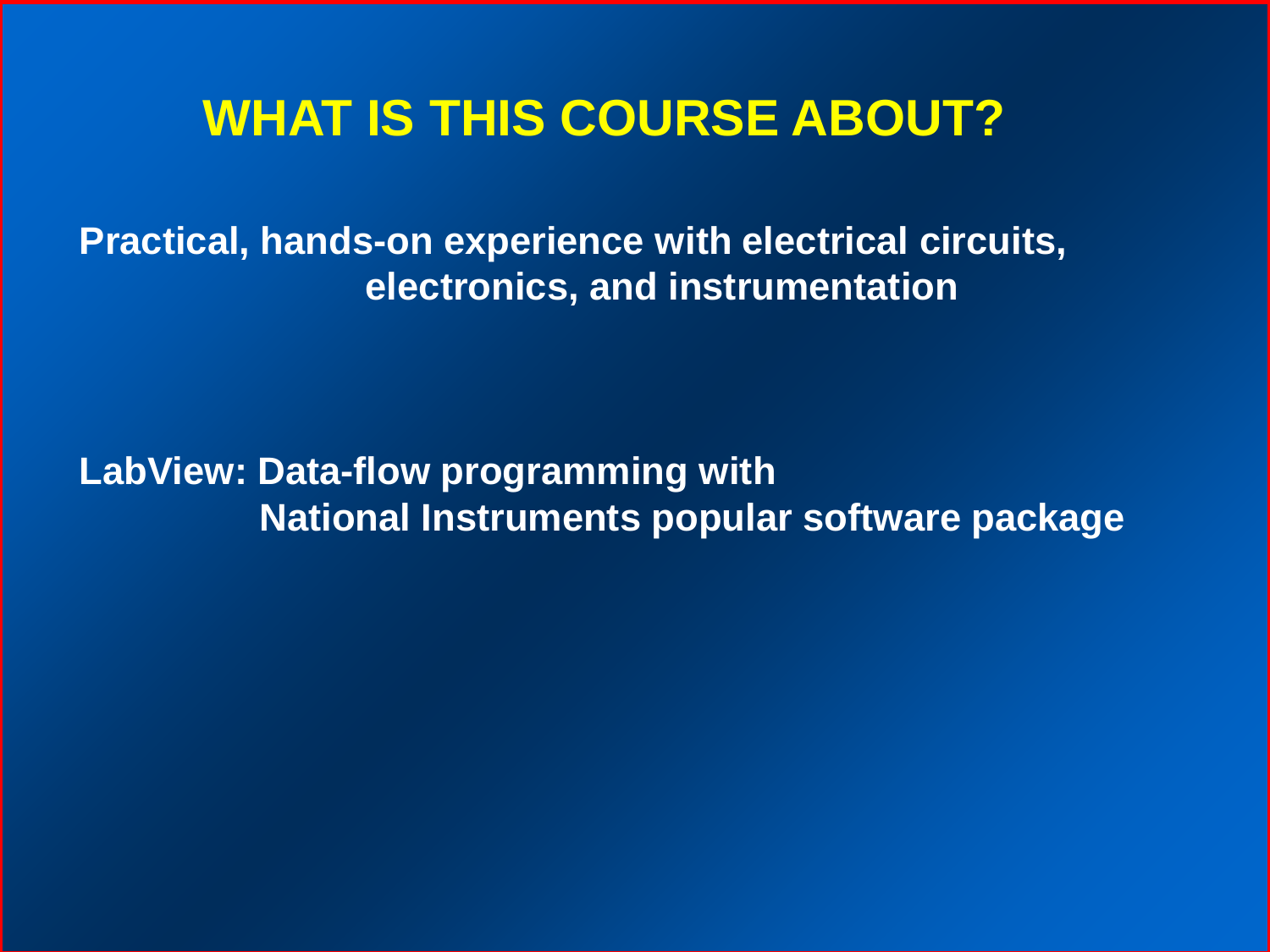#### **HOW THE COURSE WILL WORK**

**10 minute quiz at the start of each class. Quiz will test concepts from previous week.**

**45 minute lecture introducing material for the current lab; LabView instruction**

**Remaining time for lab work**

#### **GRADING:**

**50%: Weekly quiz scores (2 dropped; no makeup quizzes)**

**25%: Lab work (from lab write-ups), analysis reports, notebook (1 dropped, no makeups)**

**25%: Labview Project Assignments (1 dropped, no makeups)** 

**No exams**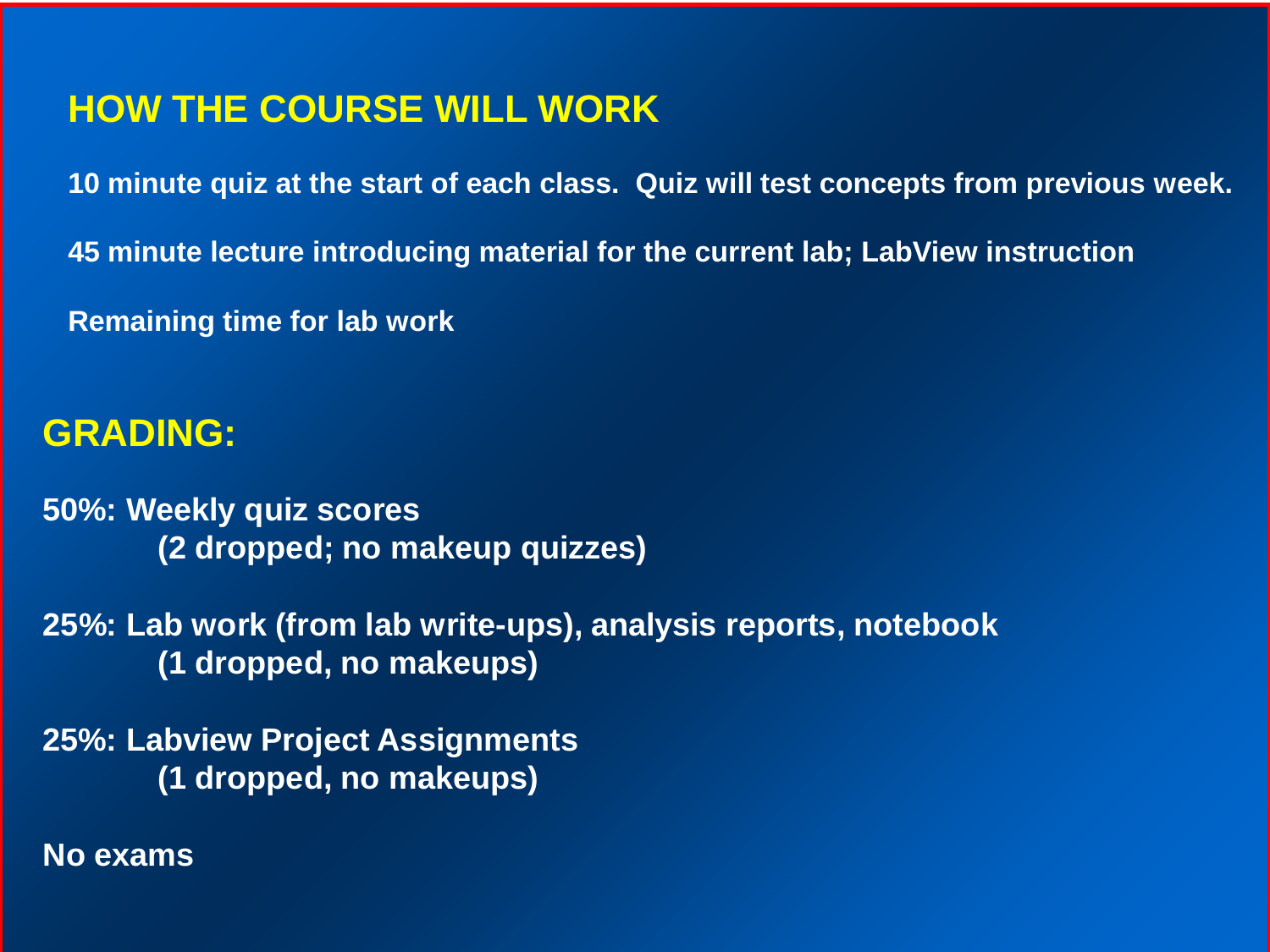## **Electronics Projects**

*\* Lab work (from lab write-ups), analysis reports, notebook*

**Labs are designed to be completed in one session**

**Students work in teams of 2:** collaboration with everyone is encouraged

**Teams change each week**: List in lab with names/weeks

**Report writing will be minimal. Keep a notebook. Show your work to instructor as you progress through the project.**

**Some analysis will be required. Email analysis reports to instructor BEFORE class.**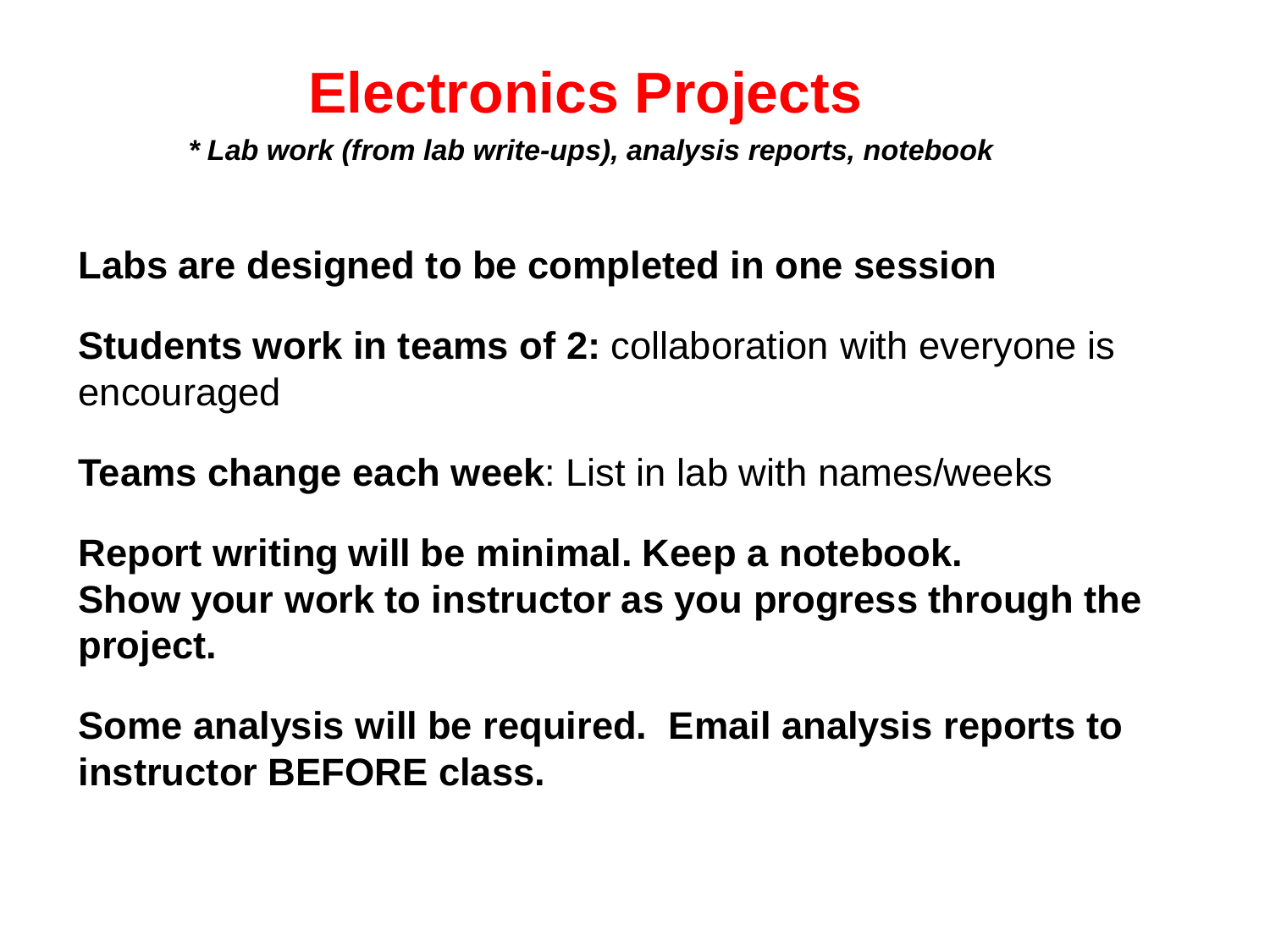



*\* Labview Project Assignments:* 

### **Data-flow programming for implementing virtual instruments (VI)**

**Wide variety of freely available tutorials:** videos, manuals, examples

#### **Weekly projects Due on Monday 11:30am. Come to my office anytime (or send me an email to meet) before deadline and demonstrate your working VI.**

*Work not reviewed by Monday at 11:30 am will not receive credit.*

*Hint: Do not wait until Monday at 11:30 am …*

**Work alone or discuss with classmates. Each student responsible for producing, demonstrating, and understanding the assigned VI**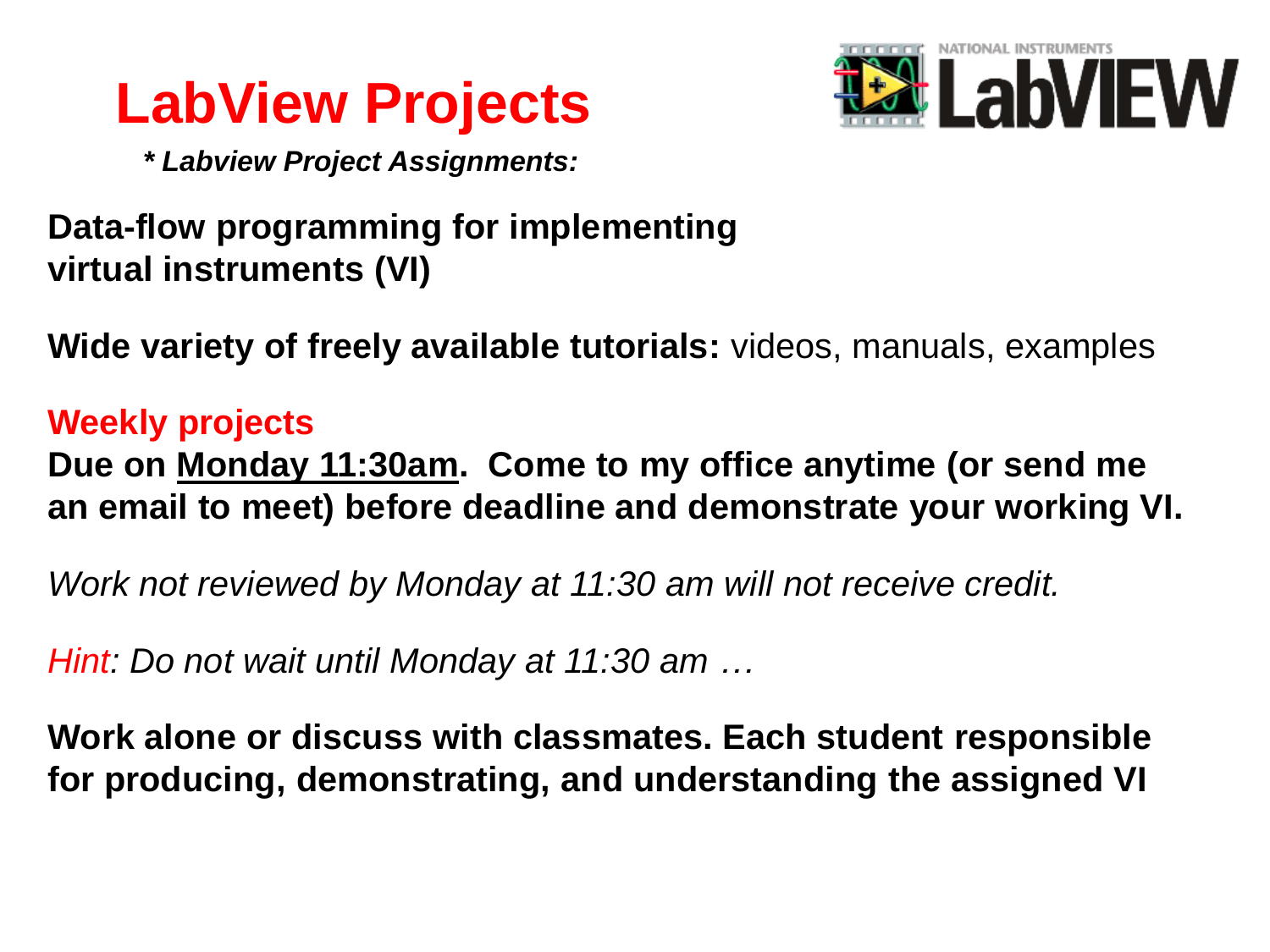

## **Where to get it?**

#### **UNM has a site license; see me for install procedure**

**Michael P. Hasselbeck –can provide support too** Office: P&A 157. Phone: 505-277-0590. Email: [mph@](mailto:mph@unm.edu)**[unm](mailto:mph@unm.edu)**[.edu](mailto:mph@unm.edu).

**Installed on computers in Jr. Lab (PandA 133)**

**ECE student computer pods**

**Purchase from National Instruments: \$20**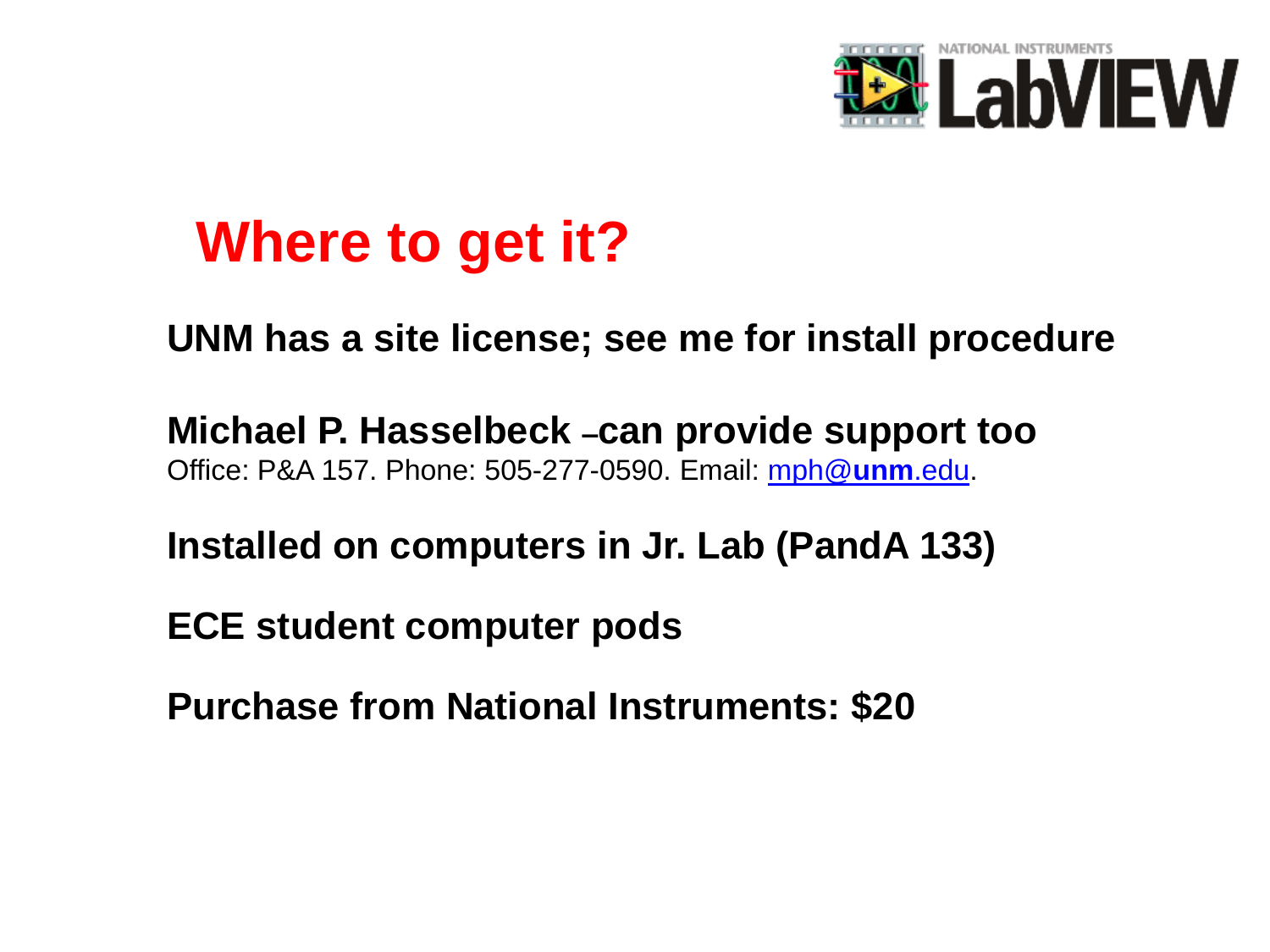### **I'm a physics major! Why are they making me take an**  *ECE course* **???**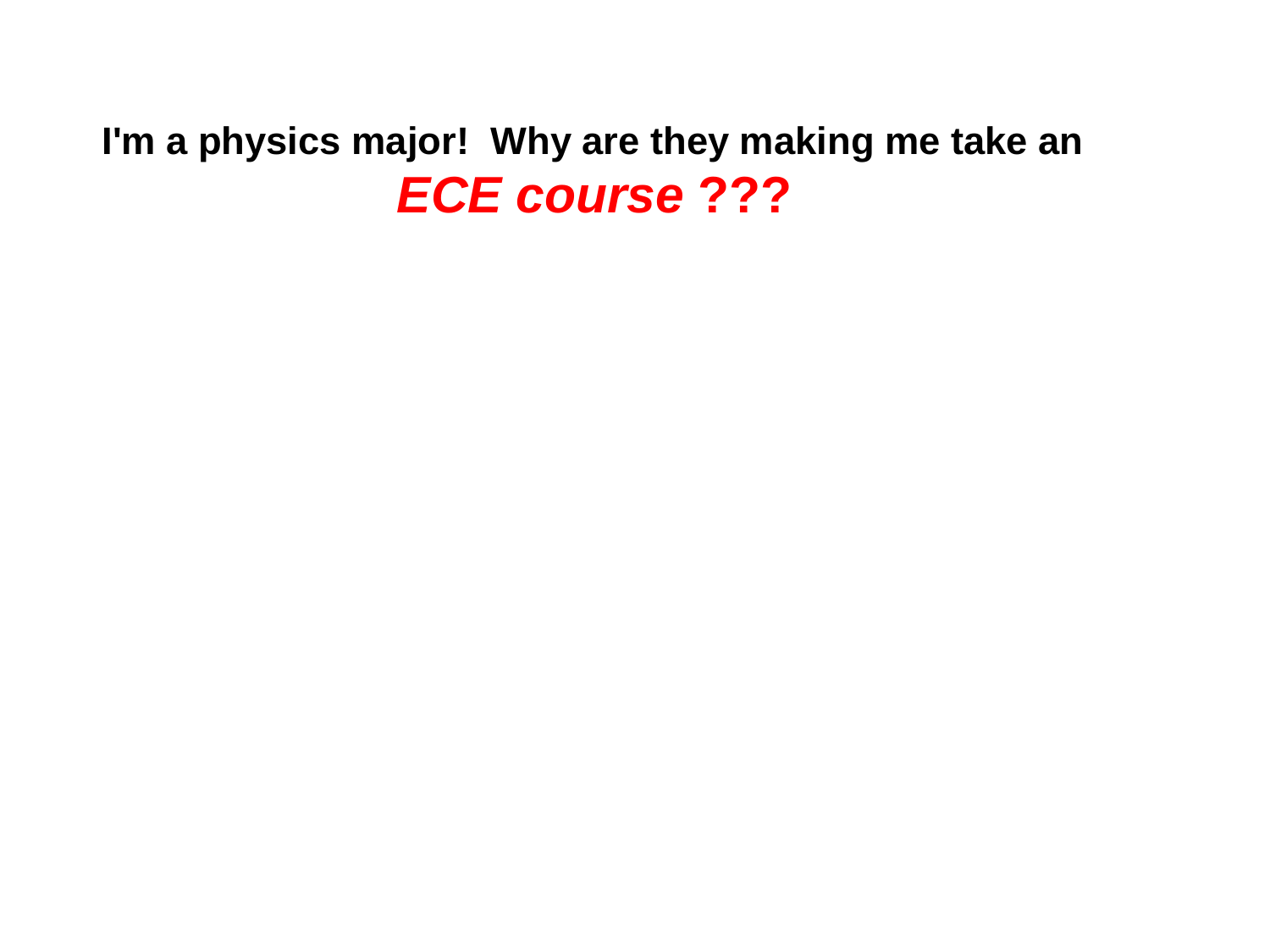### **I'm a physics major! Why are they making me take an**  *ECE course* **???**

- This is not an ECE course
- Experimental Physics: It is essential!!!
- ECE and Physics overlap more than most other STEM disciplines
- Learn instrumentation and techniques that will be needed in 307L and 493L
- LabView is a marketable skill: academic, government, industrial research labs
- This course is a common component of undergrad curriculum at many other P&A departments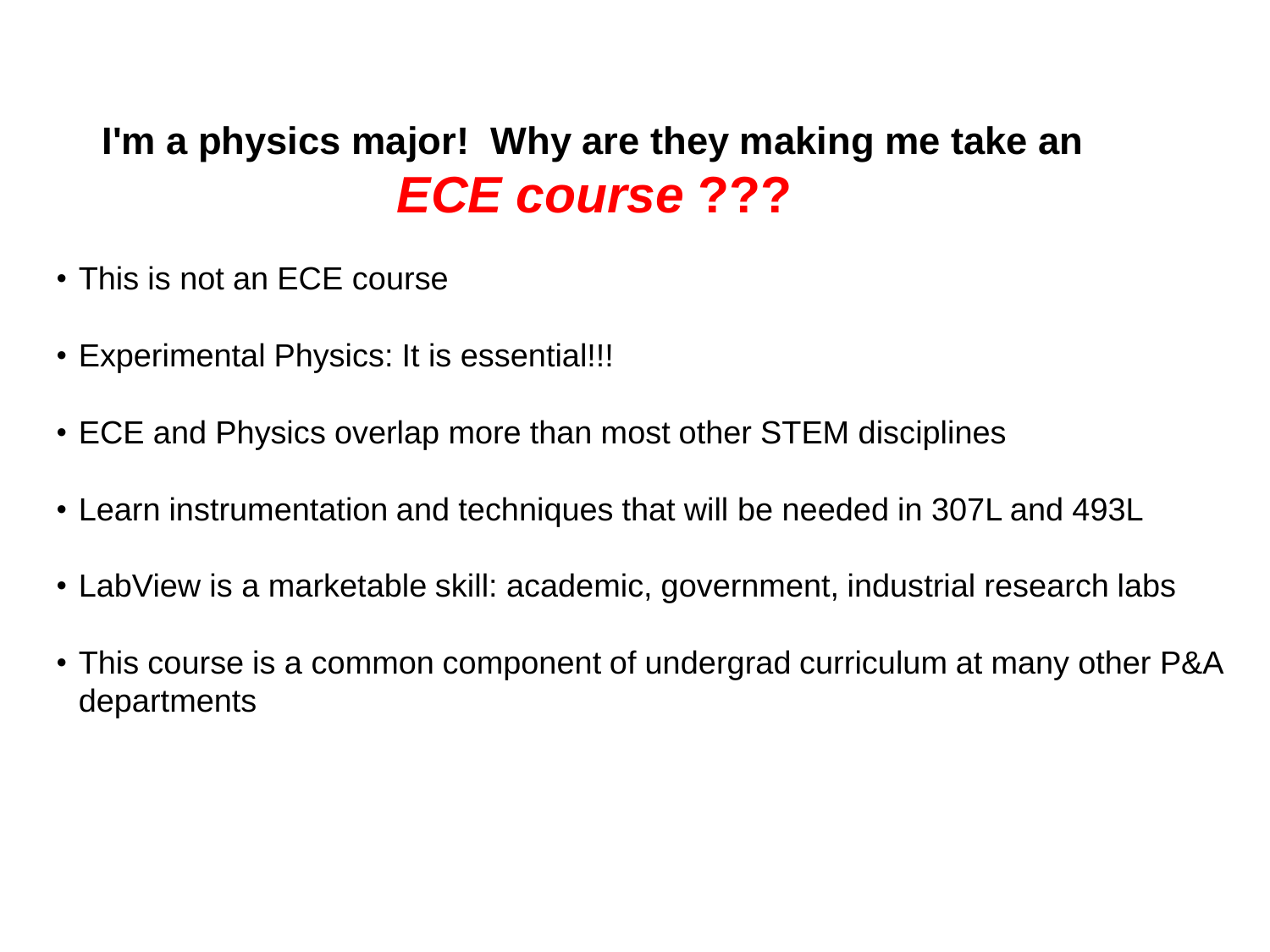**Short biography of the Instructor: 2003 BS, Physics (Guadalajara, Mexico) 2006 MS Physics (CINVESTAV, Mexico City, Mexico) 2009 PhD Physics (CINVESTAV and University of Maryland) 2010-2013 Postdoc (NIST, Gaithersburg, MD) 2013- Present Assistant Professor (UNM PandA)**

### **Research program:**

**Experimental quantum optics**

**Experimental atomic physics**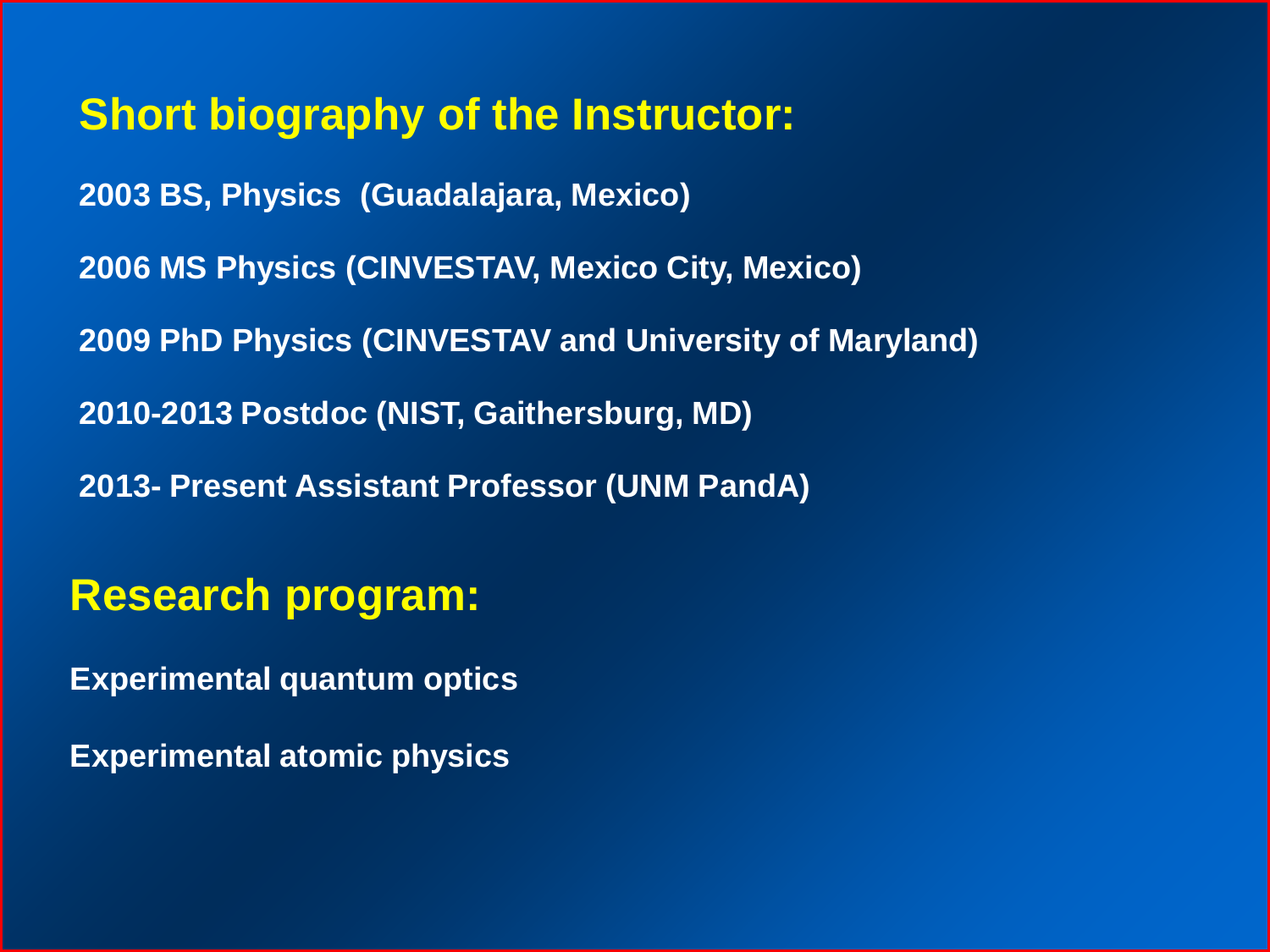

Data-flow programming: allows for **parallel execution** of code

**Graphical**: Easy to learn, Drag-and-drop icons

Vast library of **example code** available and **drivers**

Readily **integrates** with NI hardware and many other devices

All popular data **buses** supported (GPIB, PCI, ethernet, USB, wireless...)

**Executables** can be generated: Use on computers without LabVIEW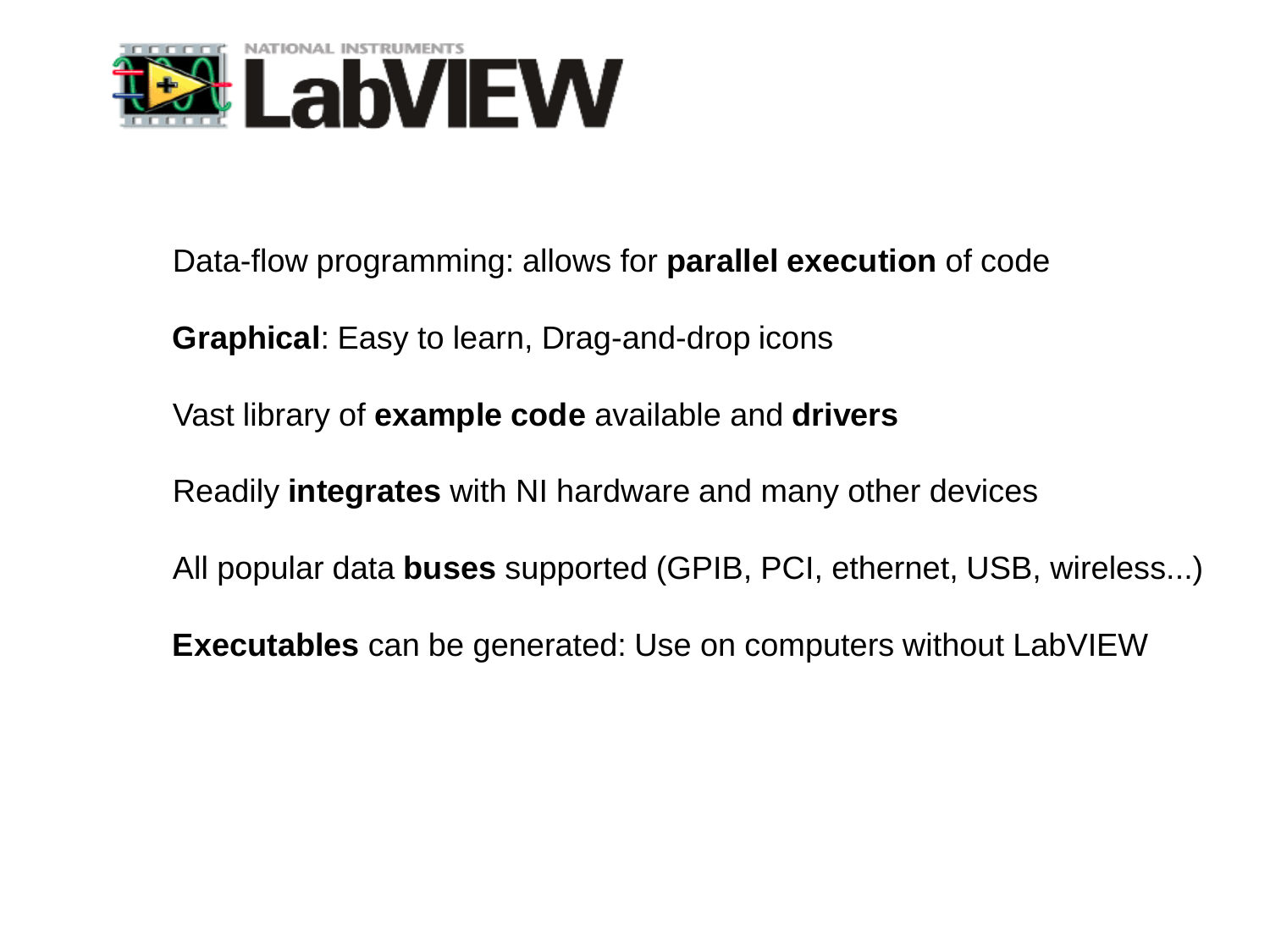# **FRONT PANEL**

# **BLOCK DIAGRAM**

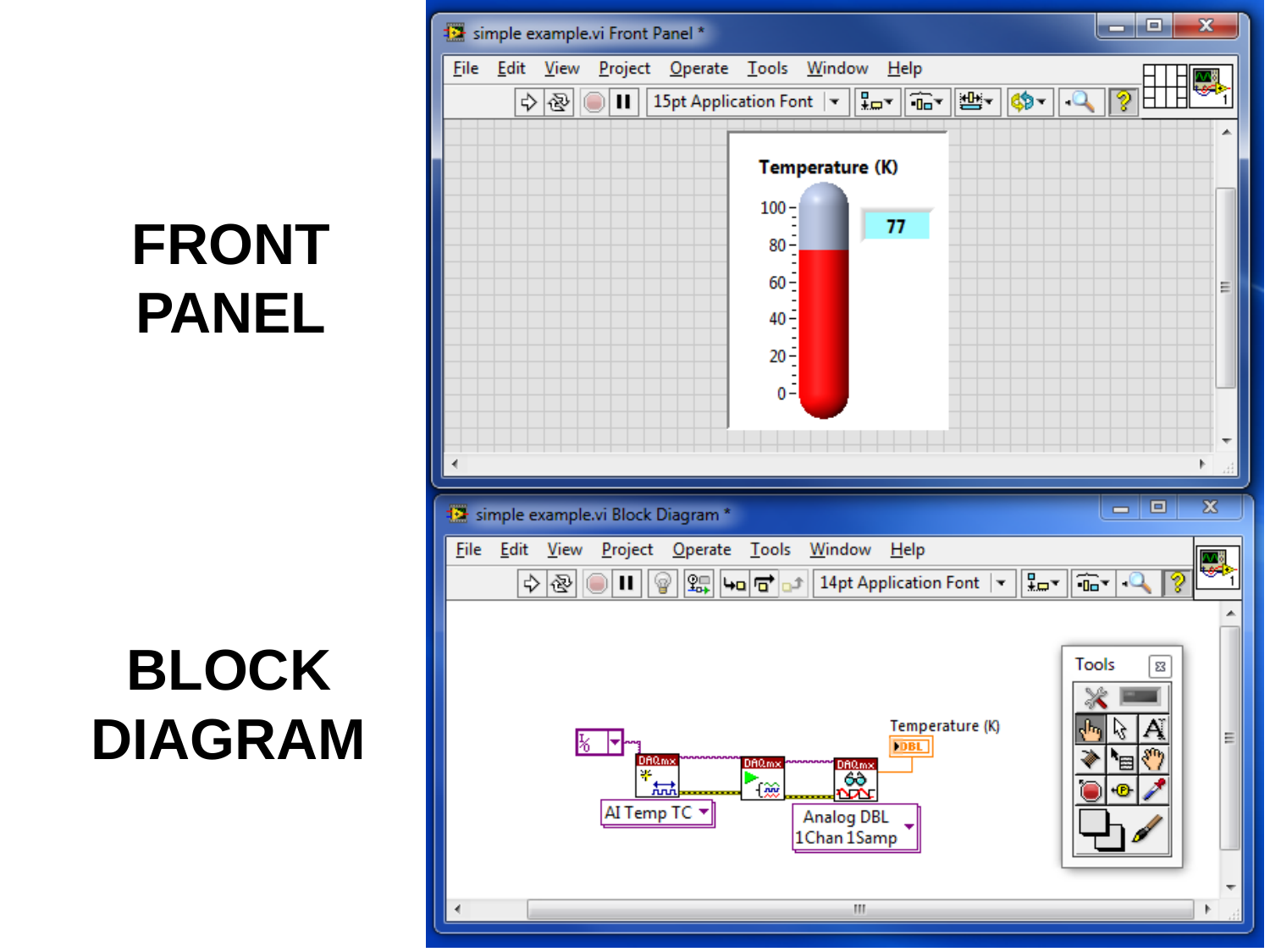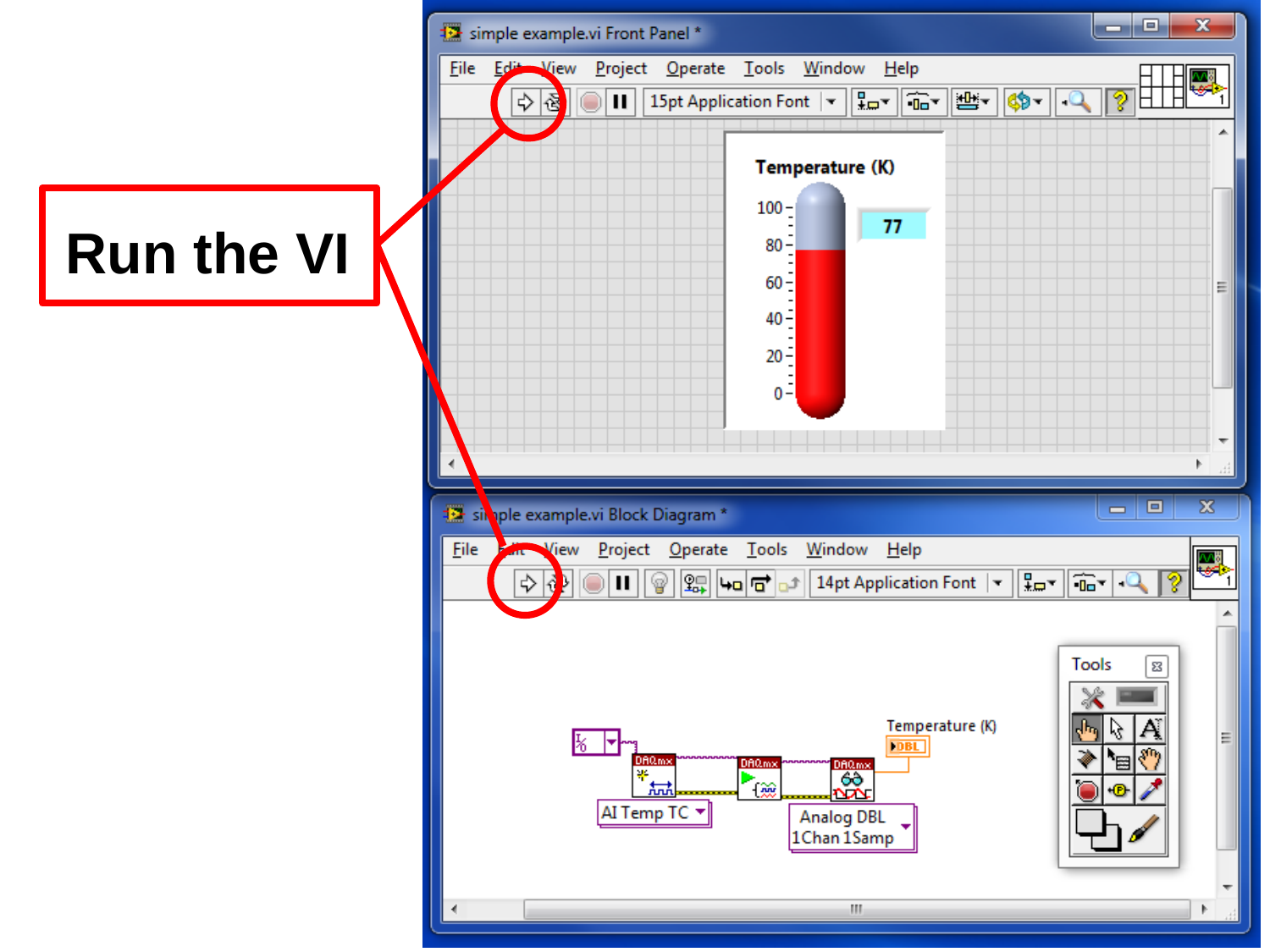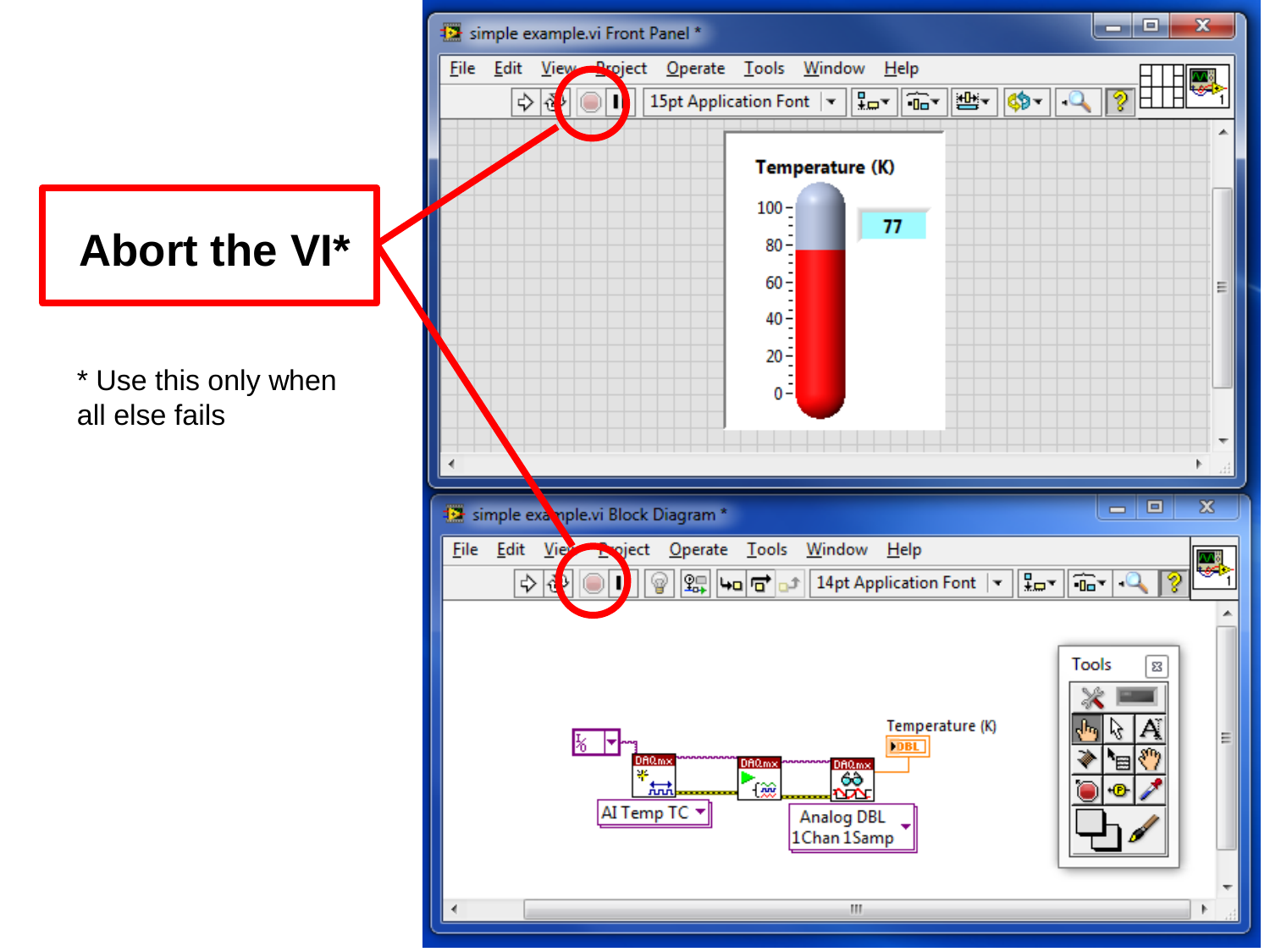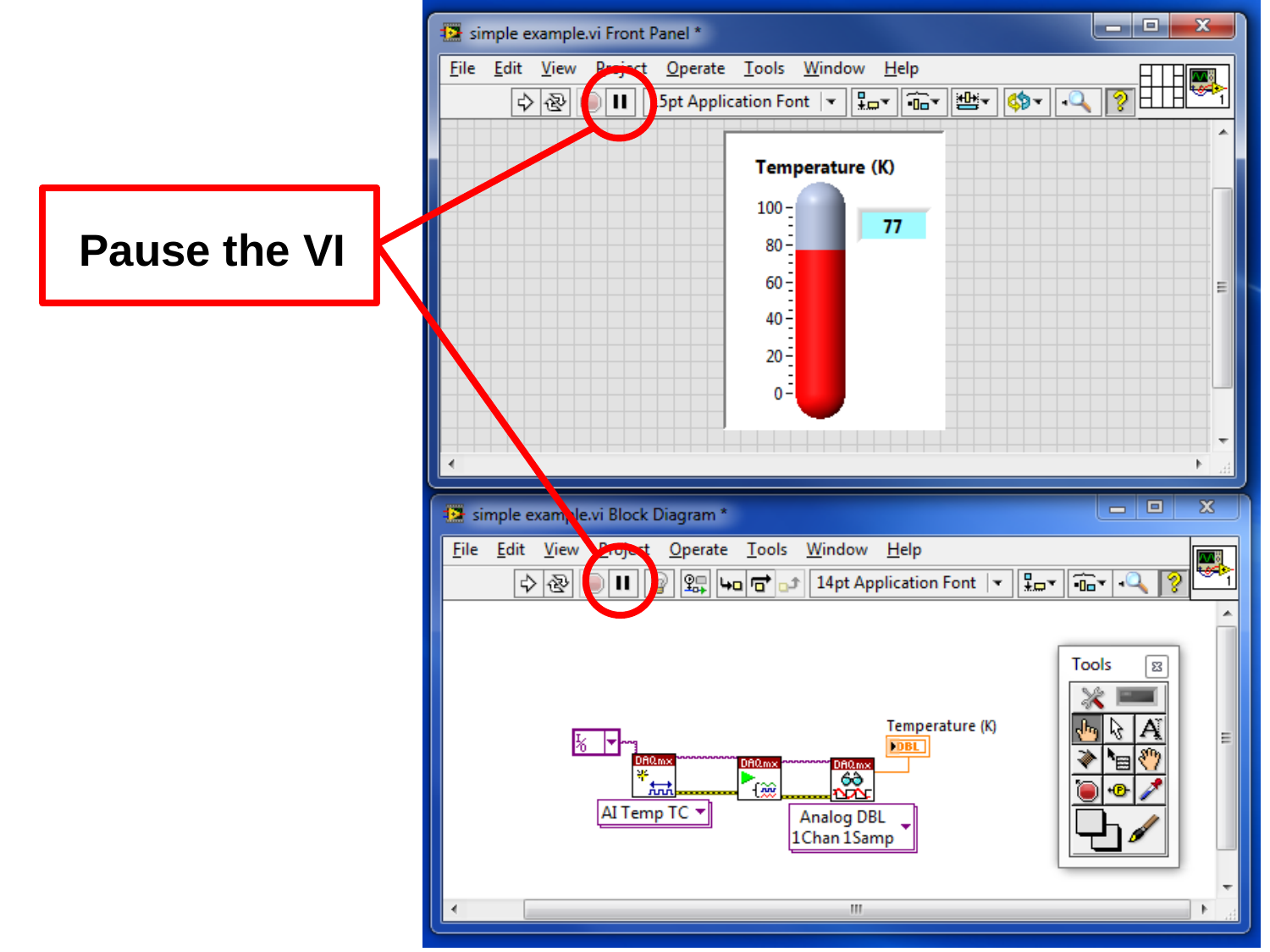### **Data-flow programming on the Block Diagram**

Code does not execute left-to-right

Nodes execute depending on availability of data at input terminals

These two VIs are operationally identical:



Setting up Block Diagram to flow left-to-right can help visualize logical flow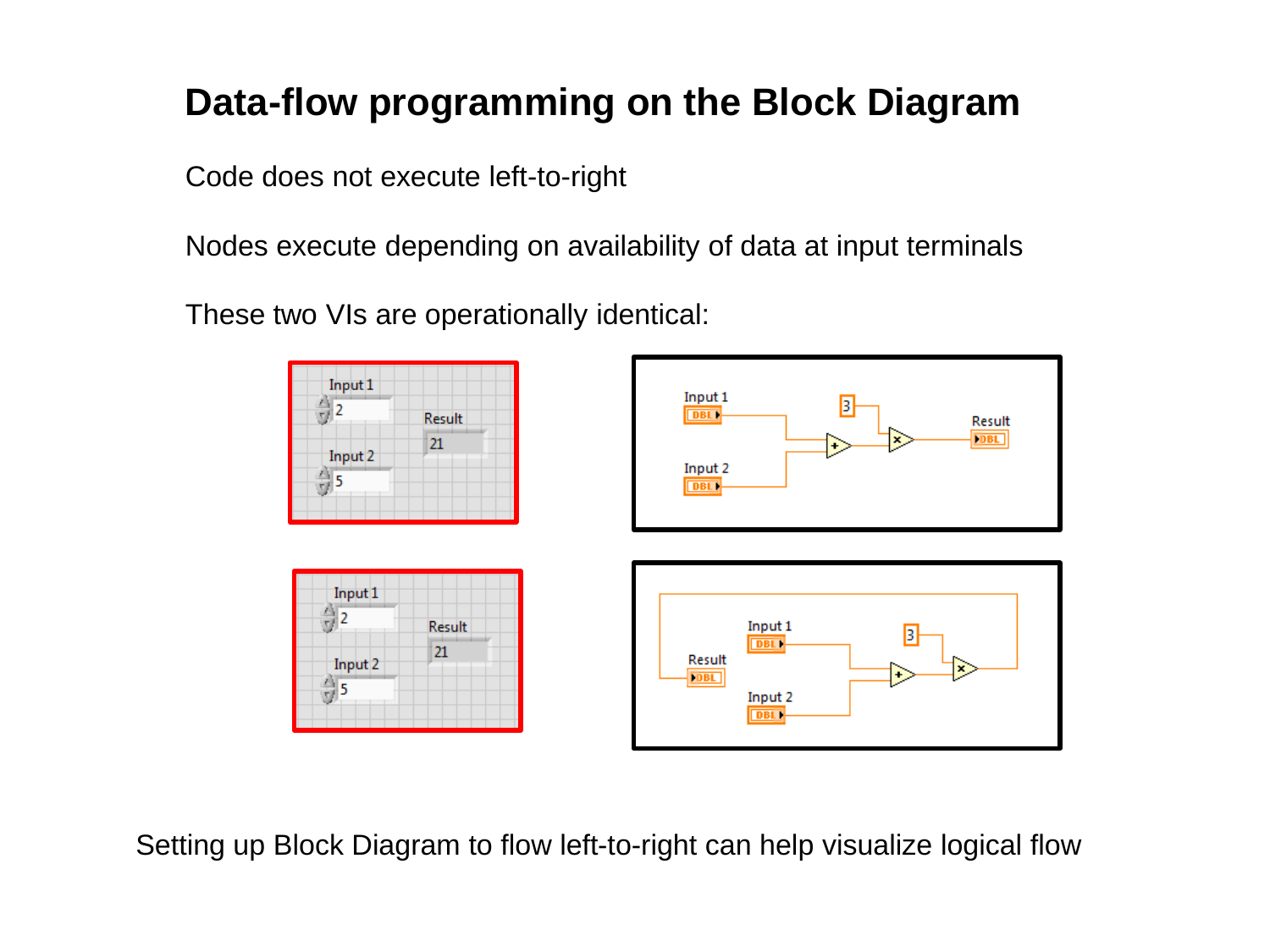**View -> Tools Palette**

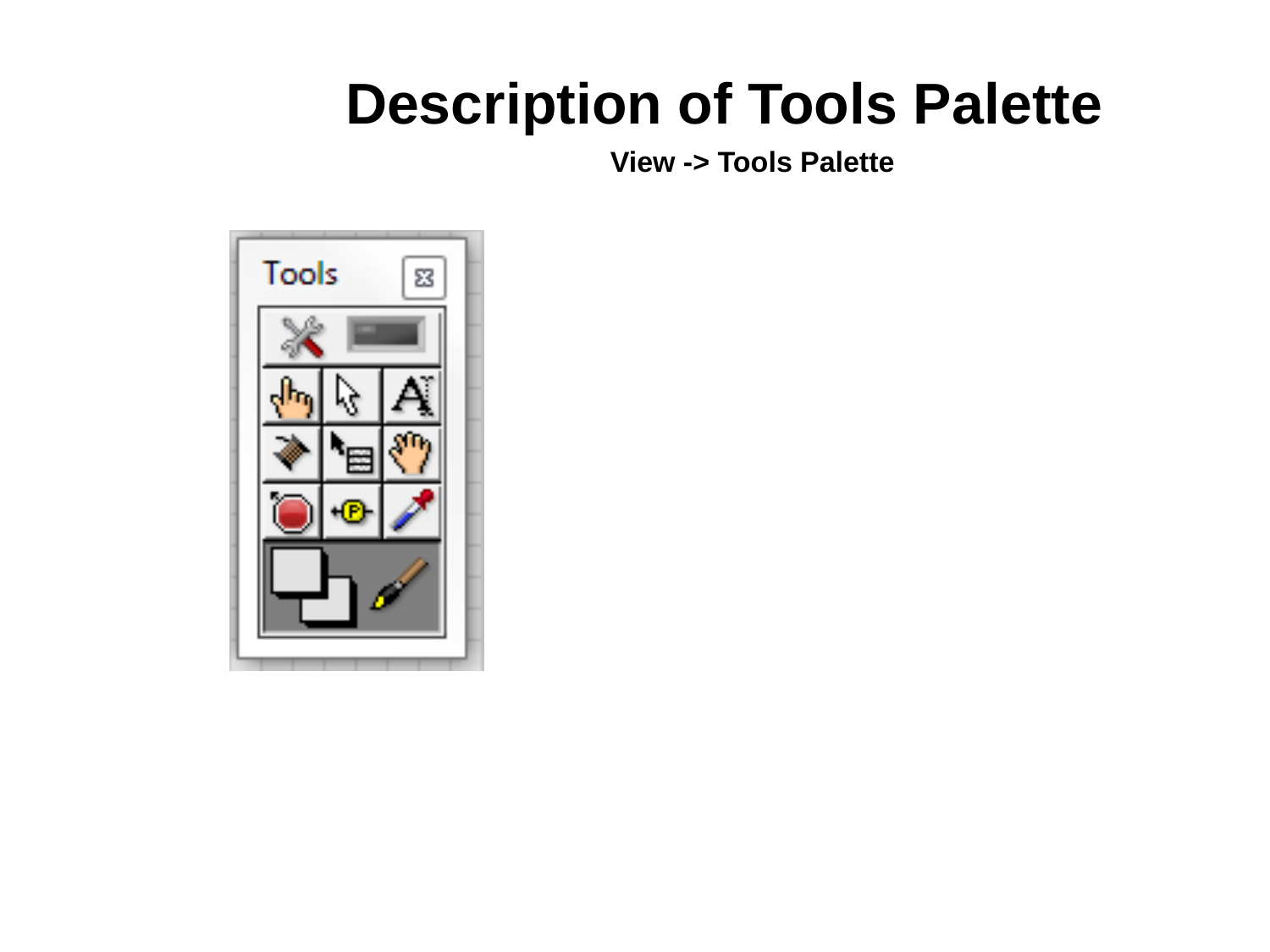**View -> Tools Palette**



#### **Operate Value**

Interact with working VI primarily from Front Panel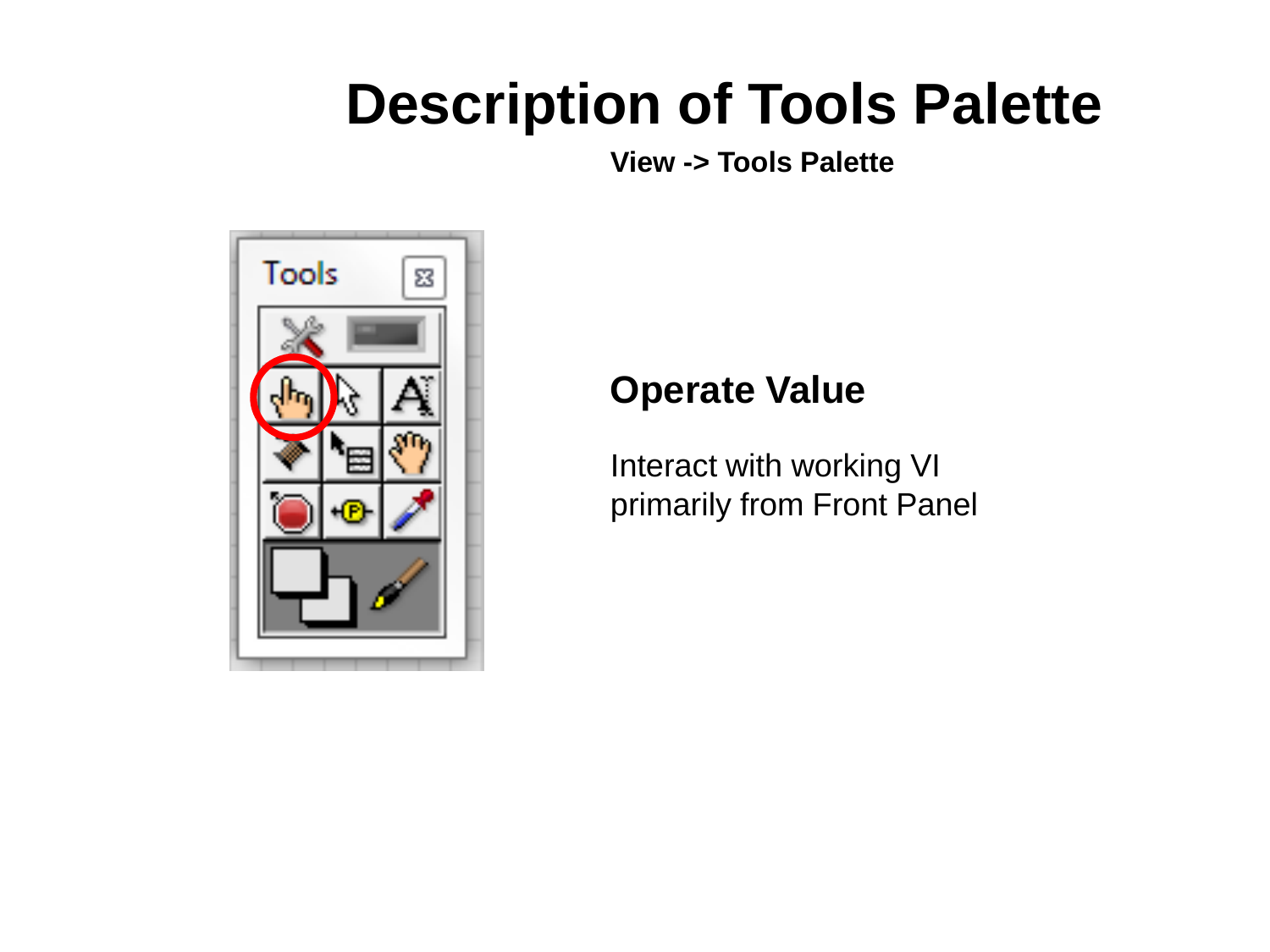**View -> Tools Palette**



### **Position/Size/Select**

Used on both Front Panel and Block Diagram

Opens pop-up menus with right-click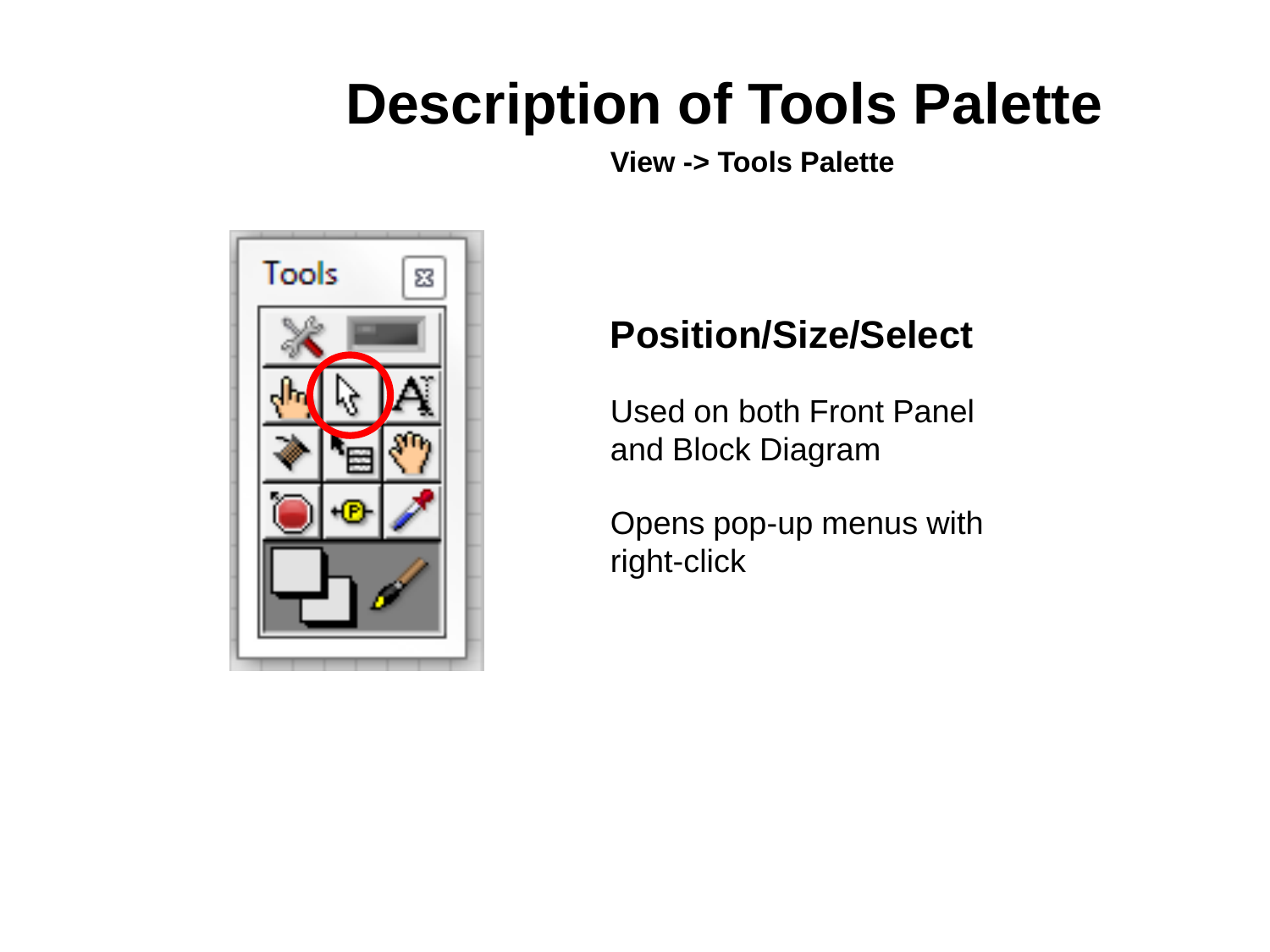**View -> Tools Palette**



### **Edit Text**

Works like a word-processor cursor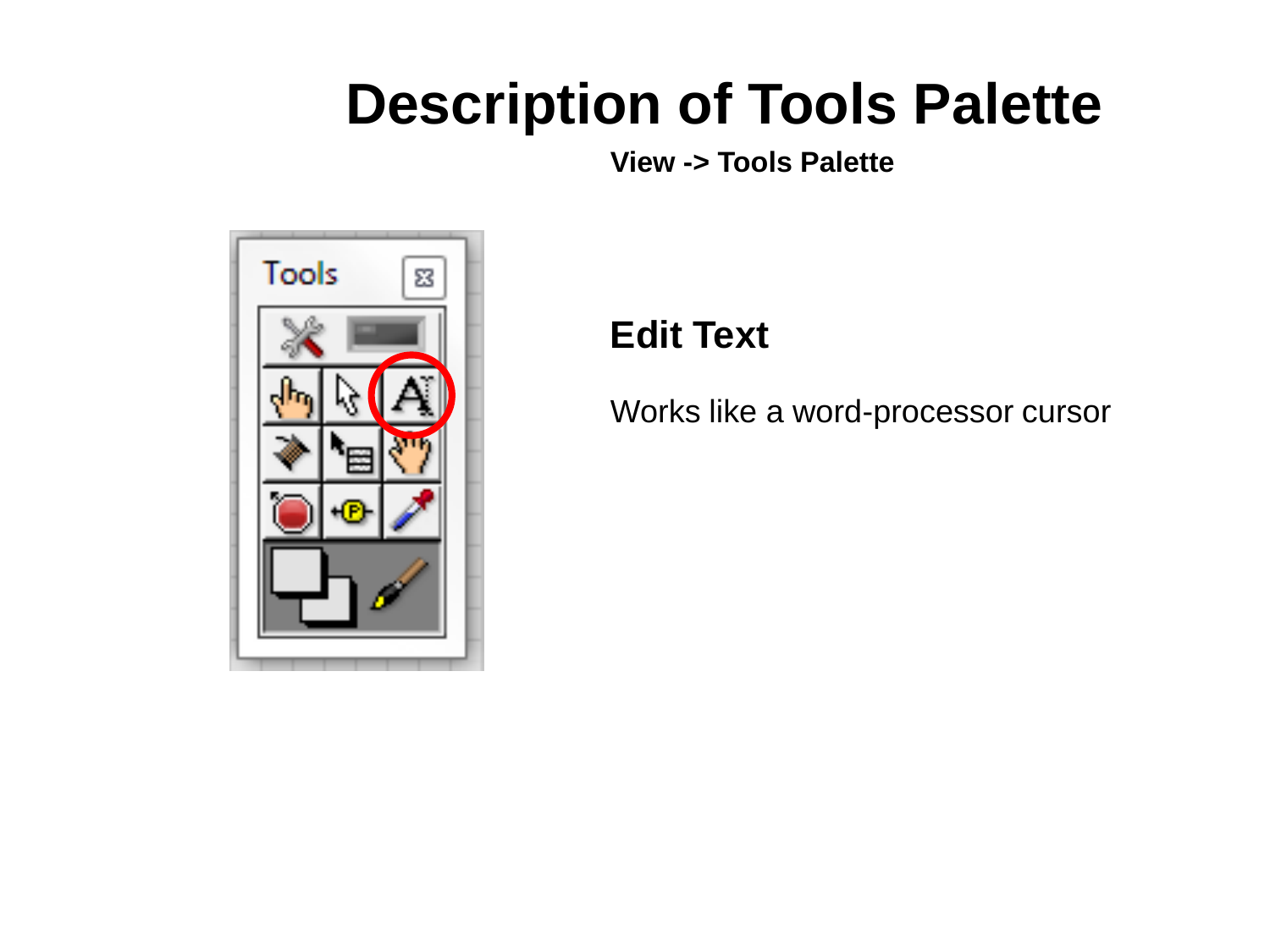**View -> Tools Palette**



### **Connect Wire**

Connects icons and objects on the Block Diagram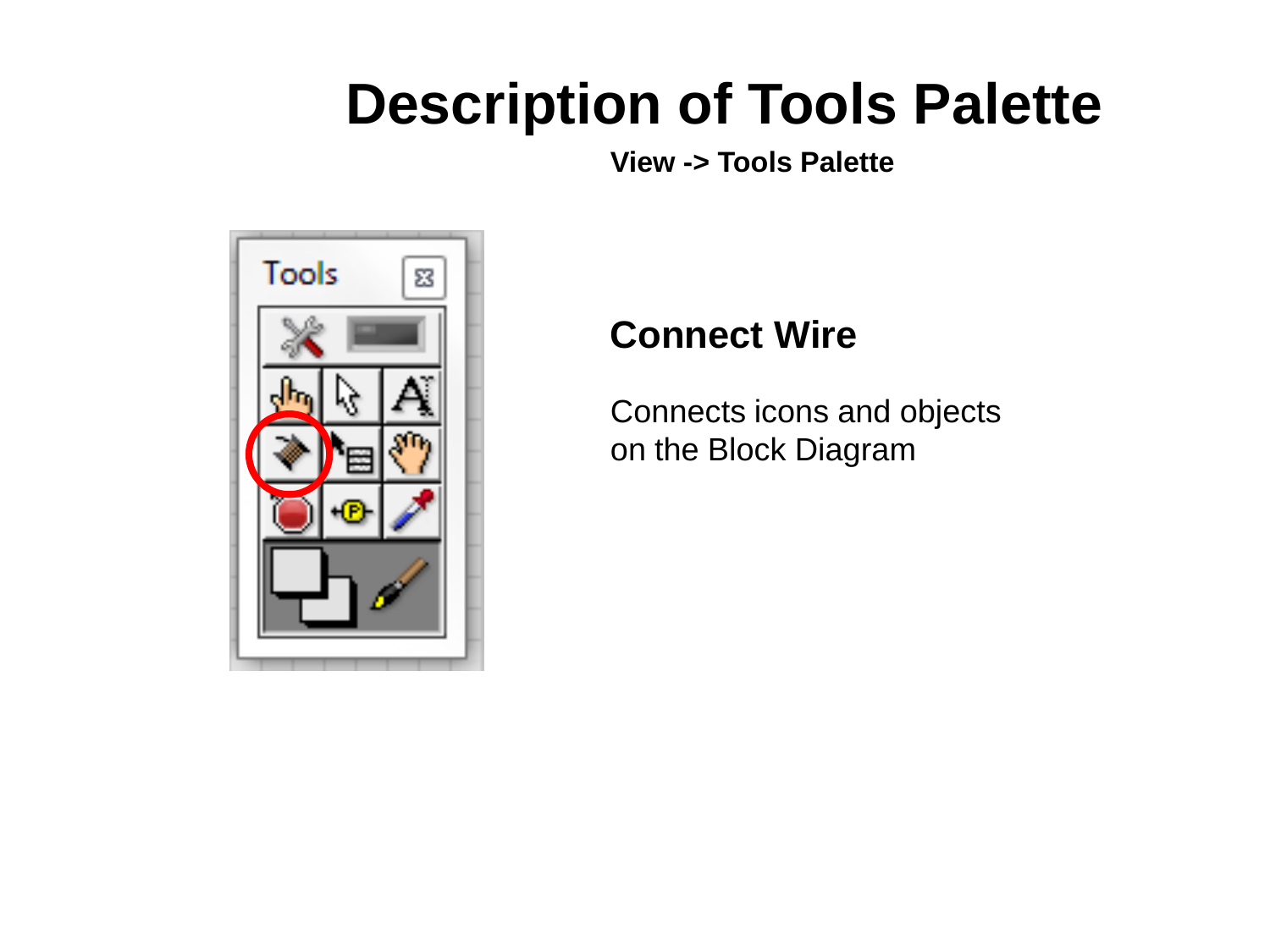### **Handy keyboard shortcuts**

**CTRL-Z:** Undo the last operation (has extended memory)

**CTRL-E:** Toggle between Front Panel and Block Diagram

**CTRL-B:** Remove broken wires

**CTRL-H:** Enable context help (hover over components to get specific help)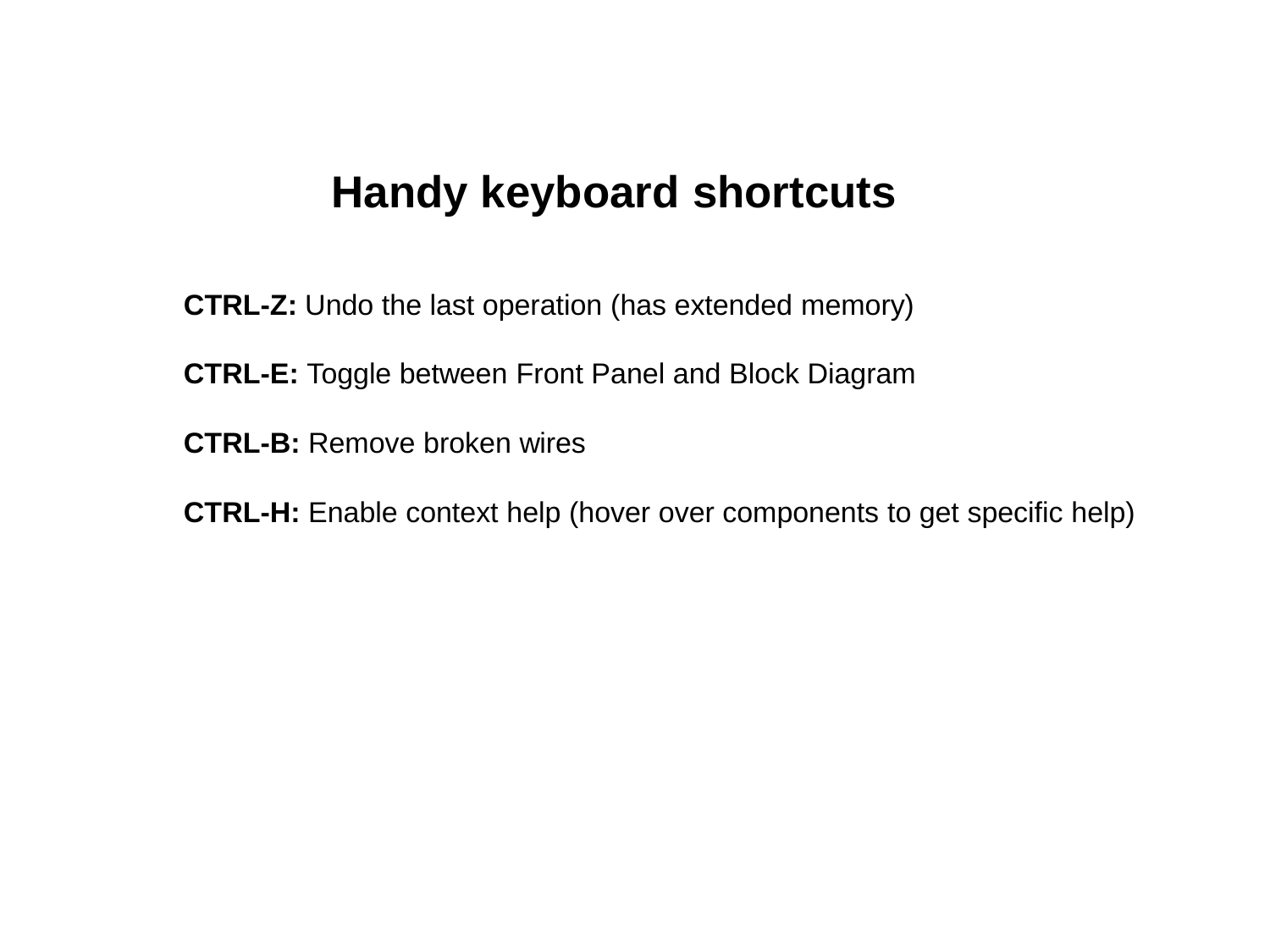### **Fist LabView Assignment**



Make a program that.....

| File           | 12 assignment_generator_2.vi Front Panel |                        |                |                   |                | Edit View Project Operate Tools Window |                                |                         | Help           |                                         |                |                |    |                |    |              |                    |    | $\Box$<br>$\Box$ | $\mathbf{x}$ |          |
|----------------|------------------------------------------|------------------------|----------------|-------------------|----------------|----------------------------------------|--------------------------------|-------------------------|----------------|-----------------------------------------|----------------|----------------|----|----------------|----|--------------|--------------------|----|------------------|--------------|----------|
|                | ☆⊗                                       | $\left( \quad \right)$ | $\mathbf{u}$   |                   |                |                                        |                                |                         |                |                                         |                |                |    |                |    | I Search     |                    |    | ್ಶಿ              |              | ???      |
|                |                                          |                        |                |                   |                |                                        |                                |                         |                |                                         |                |                |    |                |    |              |                    |    |                  |              |          |
|                |                                          |                        |                |                   |                |                                        |                                |                         |                |                                         |                |                |    |                |    |              |                    |    |                  |              |          |
|                |                                          |                        |                |                   |                |                                        |                                |                         |                |                                         |                |                |    |                |    |              |                    |    |                  |              |          |
|                |                                          |                        |                |                   |                |                                        |                                |                         |                | <b>306L Random Assignment Generator</b> |                |                |    |                |    |              |                    |    |                  |              |          |
|                |                                          |                        |                |                   |                |                                        |                                |                         |                |                                         |                |                |    |                |    |              |                    |    |                  |              |          |
|                |                                          |                        |                |                   |                |                                        |                                |                         |                |                                         |                |                |    |                |    |              |                    |    |                  |              |          |
|                |                                          |                        |                |                   |                |                                        |                                |                         |                |                                         |                |                |    |                |    |              |                    |    | OK               |              |          |
|                | $\frac{1}{2}$                            | 3                      | $\overline{A}$ | $\mathbf{I}$<br>5 |                | $6 \overline{6}$                       | $\mathbf{I}$<br>$\overline{7}$ | $\overline{\mathbf{8}}$ | $\overline{9}$ | 10                                      | 11             |                | 12 |                | 13 | 14           | $\mathbf{L}$<br>15 | 16 |                  |              | $\equiv$ |
|                | Numbers selected                         |                        |                |                   |                |                                        |                                |                         |                |                                         |                |                |    |                |    |              |                    |    |                  |              |          |
| $\overline{0}$ | 0                                        |                        | $\overline{0}$ | $ 0\rangle$       | $\overline{0}$ | 10                                     | llo                            | 10                      | lo.            | $ 0\rangle$                             | $\overline{0}$ | $\overline{0}$ |    | $\overline{0}$ | l0 | ۱o           |                    |    |                  |              |          |
|                |                                          |                        |                |                   |                |                                        |                                |                         |                |                                         |                |                |    |                |    |              |                    |    |                  |              |          |
|                |                                          |                        |                |                   |                |                                        |                                |                         |                |                                         |                |                |    |                |    | <b>DONE!</b> |                    |    |                  |              |          |
|                |                                          |                        |                |                   |                |                                        |                                |                         |                |                                         |                |                |    |                |    |              |                    |    |                  |              |          |
|                |                                          |                        |                |                   |                |                                        |                                |                         |                |                                         |                |                |    |                |    |              |                    |    |                  |              |          |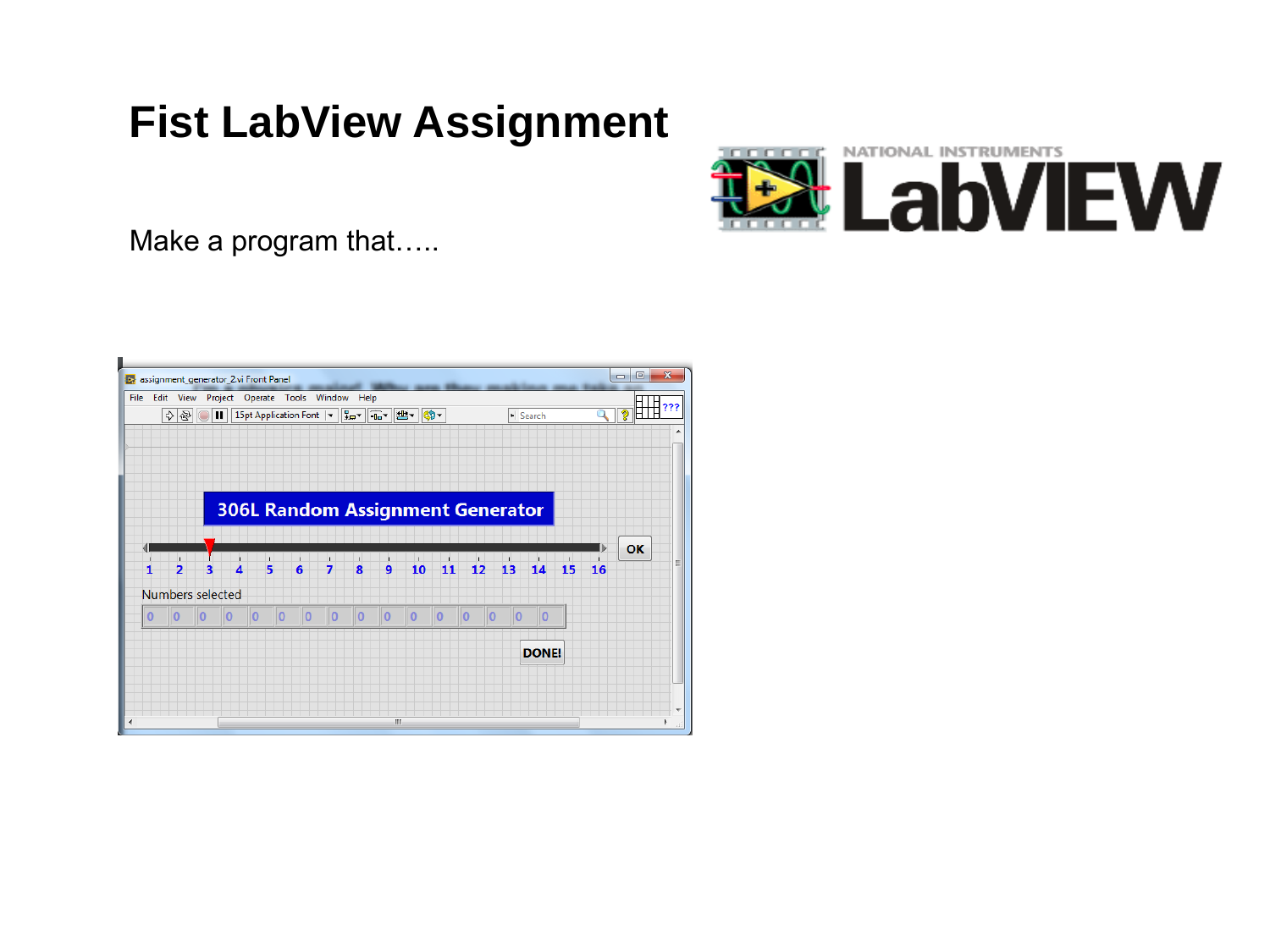## **Lab work ELECTRICAL SAFETY**

### **Electrical energy comes from:**

- \* Power supplies, wall outlets
- \* Batteries, capacitors, inductors

### **Can cause:**

Shock, burns, fires, explosions

It is known that ac voltage levels of around 50V can be lethal in certain conditions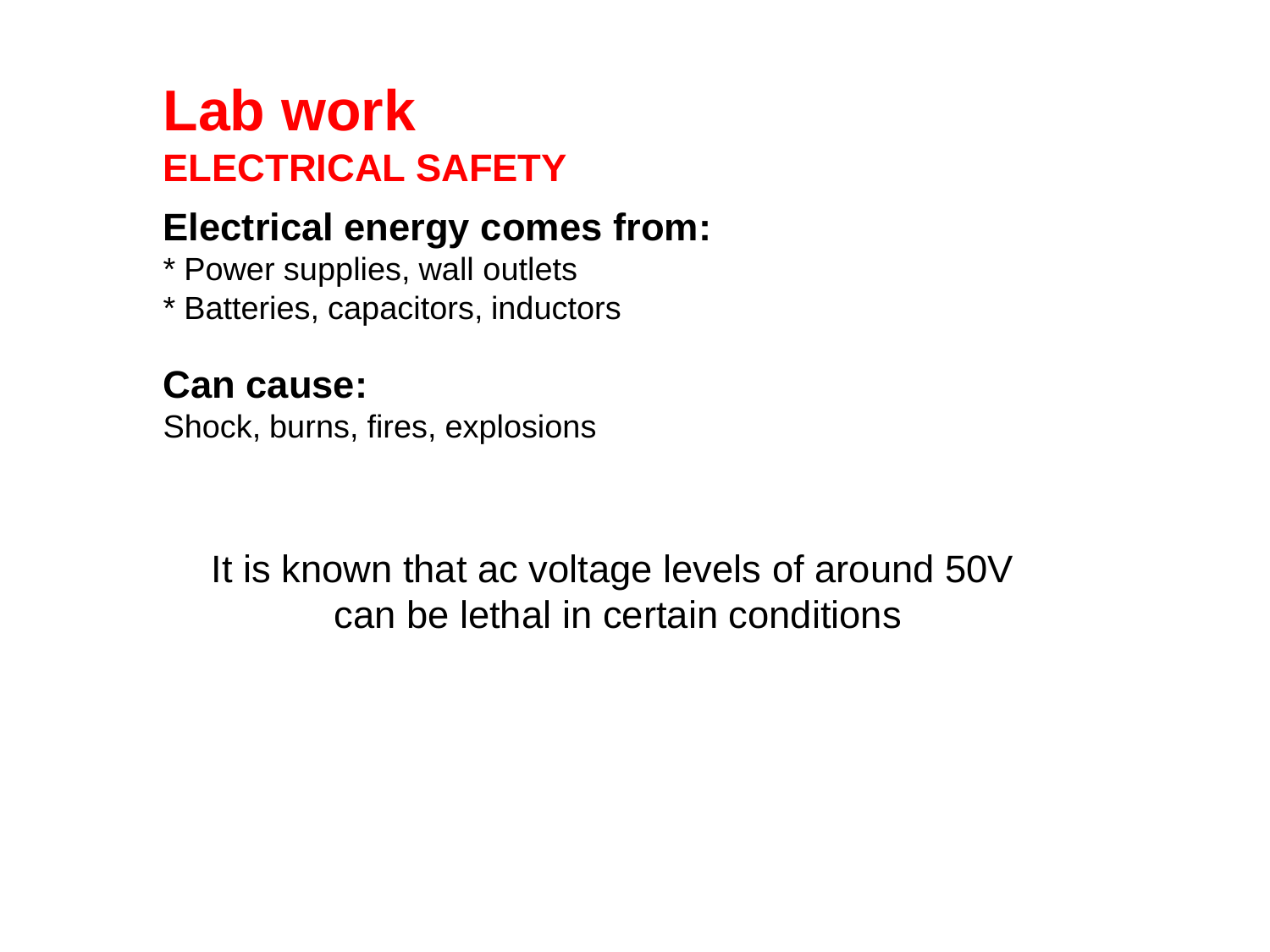## **ELECTRICAL SAFETY Capacitor danger Lab work**

**Same essential physics as a carpet shock**

**Dangerous even when circuits are de-energized**

**All capacitors have a maximum voltage rating**

**Be especially careful with electrolytic capacitors: Polarity (+/-) is marked on device.**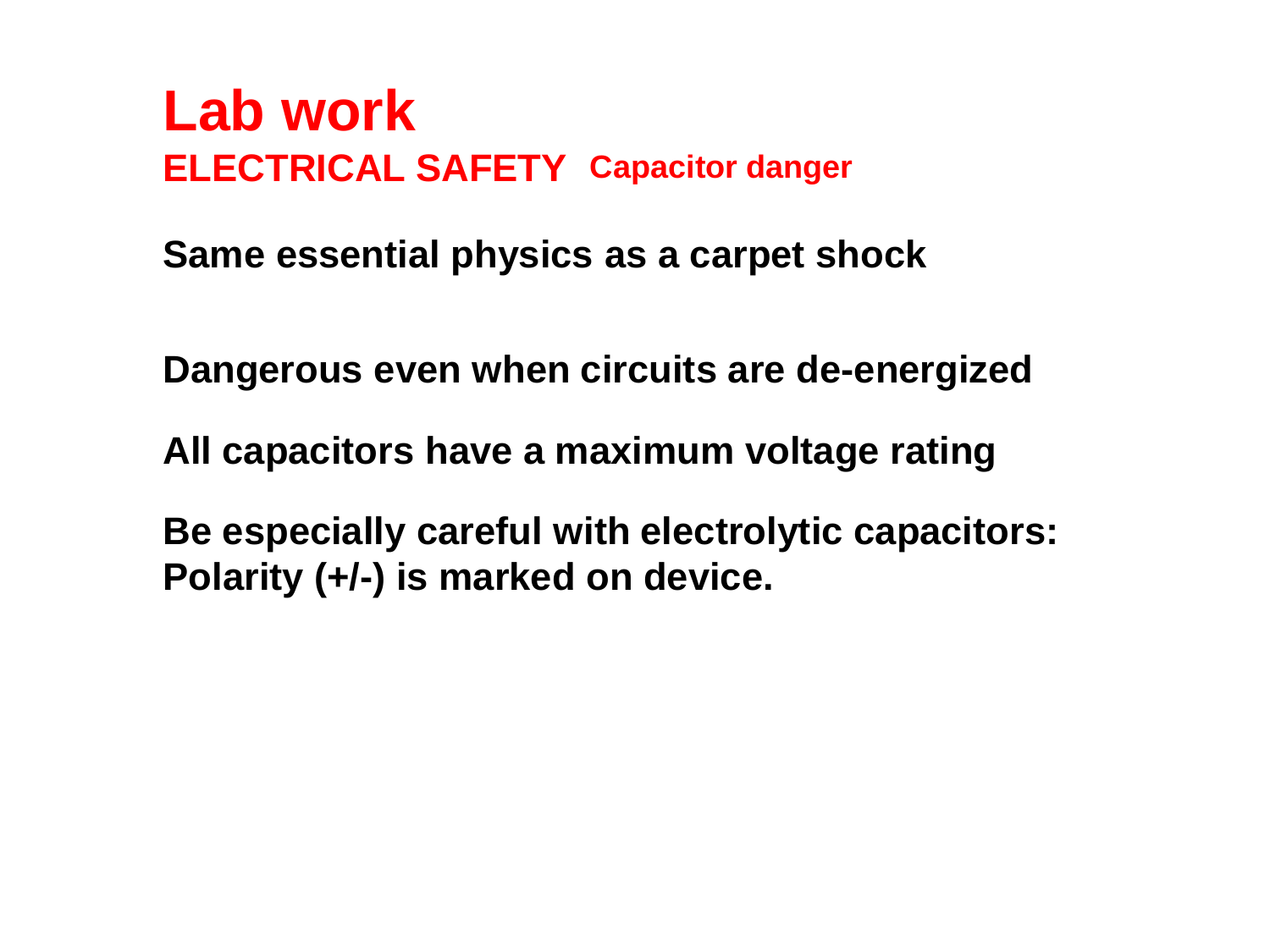## **306L Lab Rules**

**Never work on circuits without someone else in the lab Don't attempt the work if you are excessively tired Double-check circuits before applying power No food or drink allowed (we are guests here) Know where the safety exits are Know where the fire extinguishers are If in doubt, please ask!**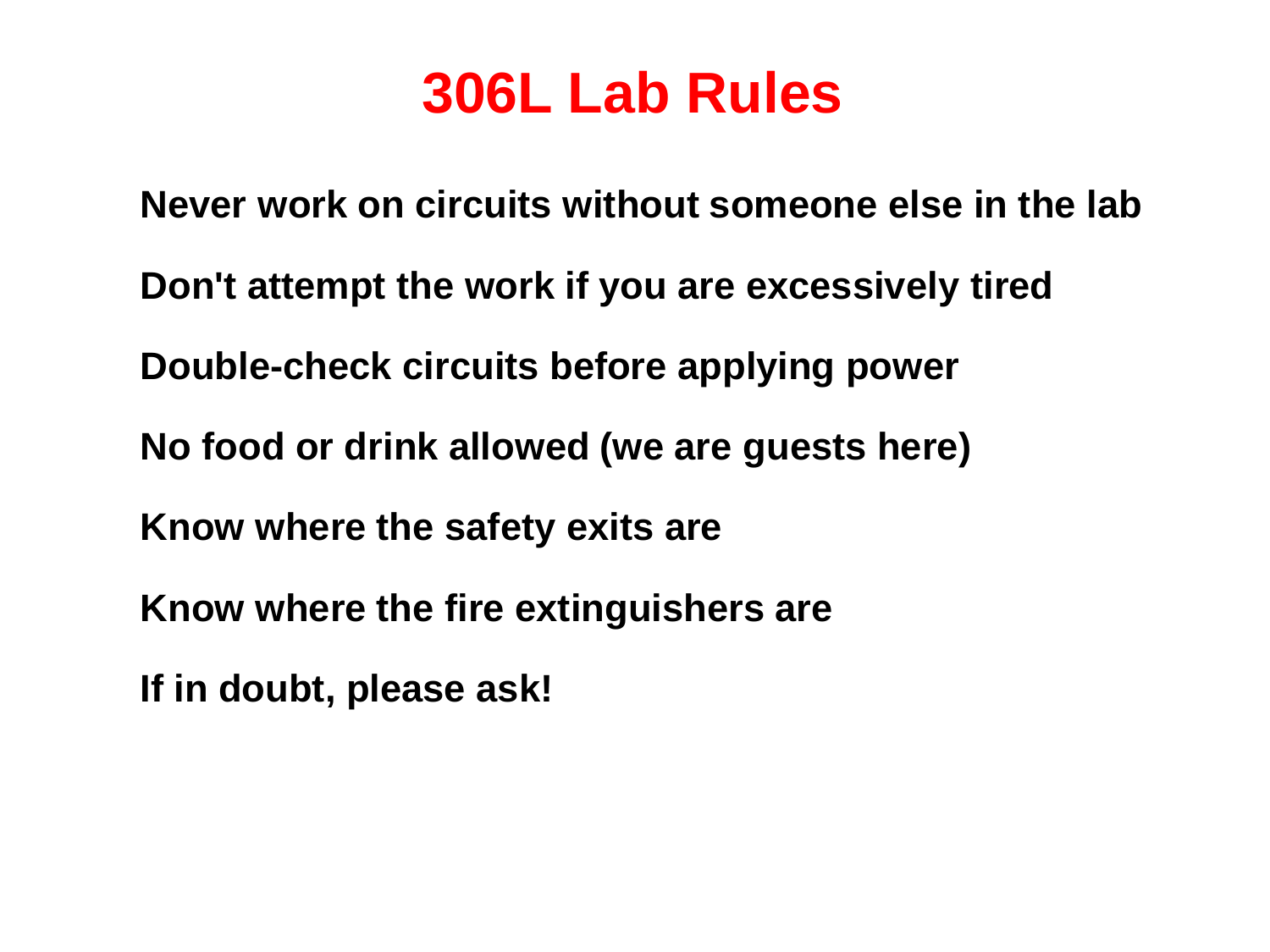

Georg Ohm (1789--1854)

 $I = V/R$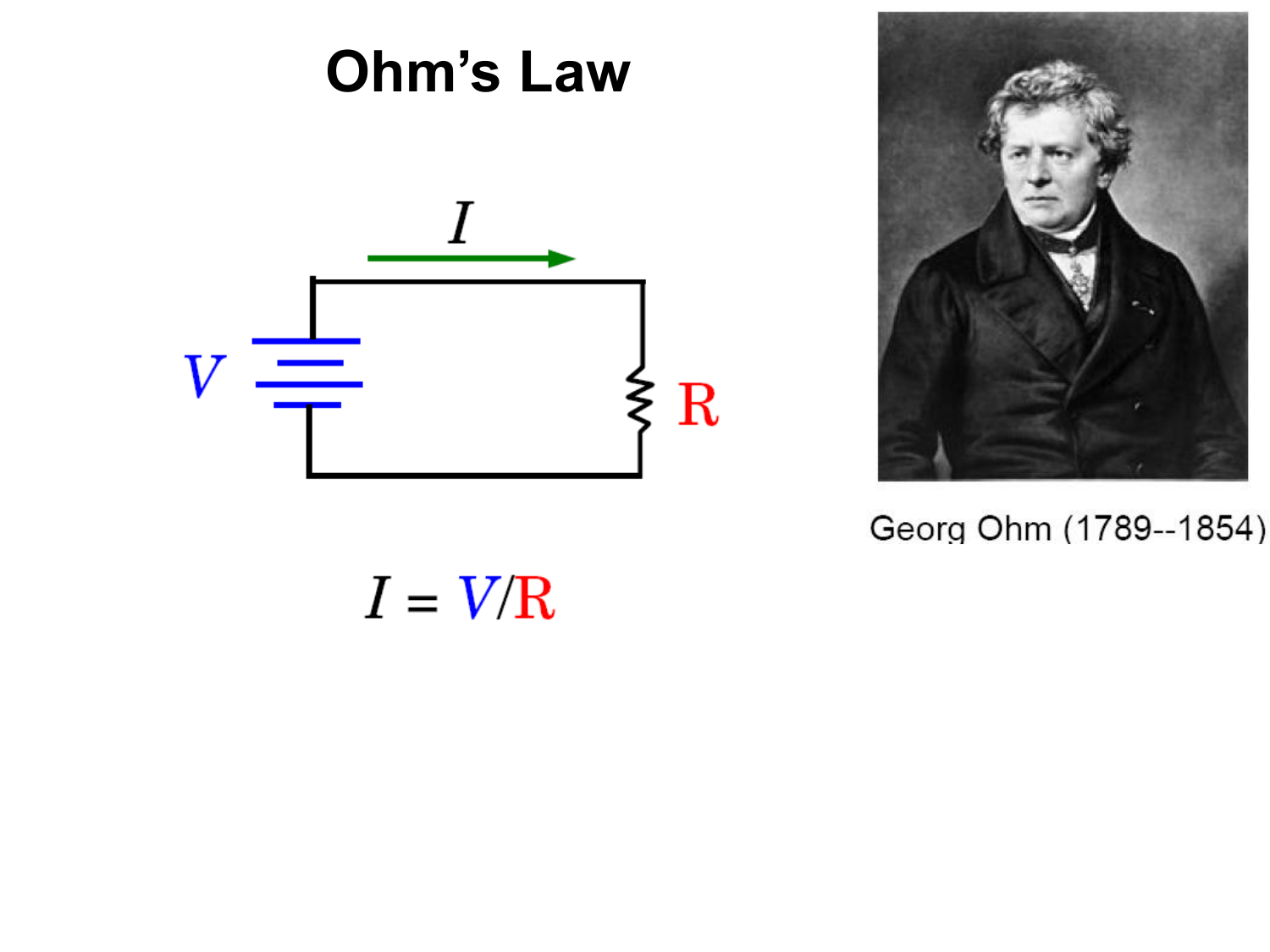

# **Gustav Kirchoff (1824—1887) Kirchoff's Laws (1845)**

### **Kirchoff's Current Law:**

Sum of currents at a node is zero

### **Kirchoff's Voltage Law:**

Sum of potential drops around a closed loop is zero.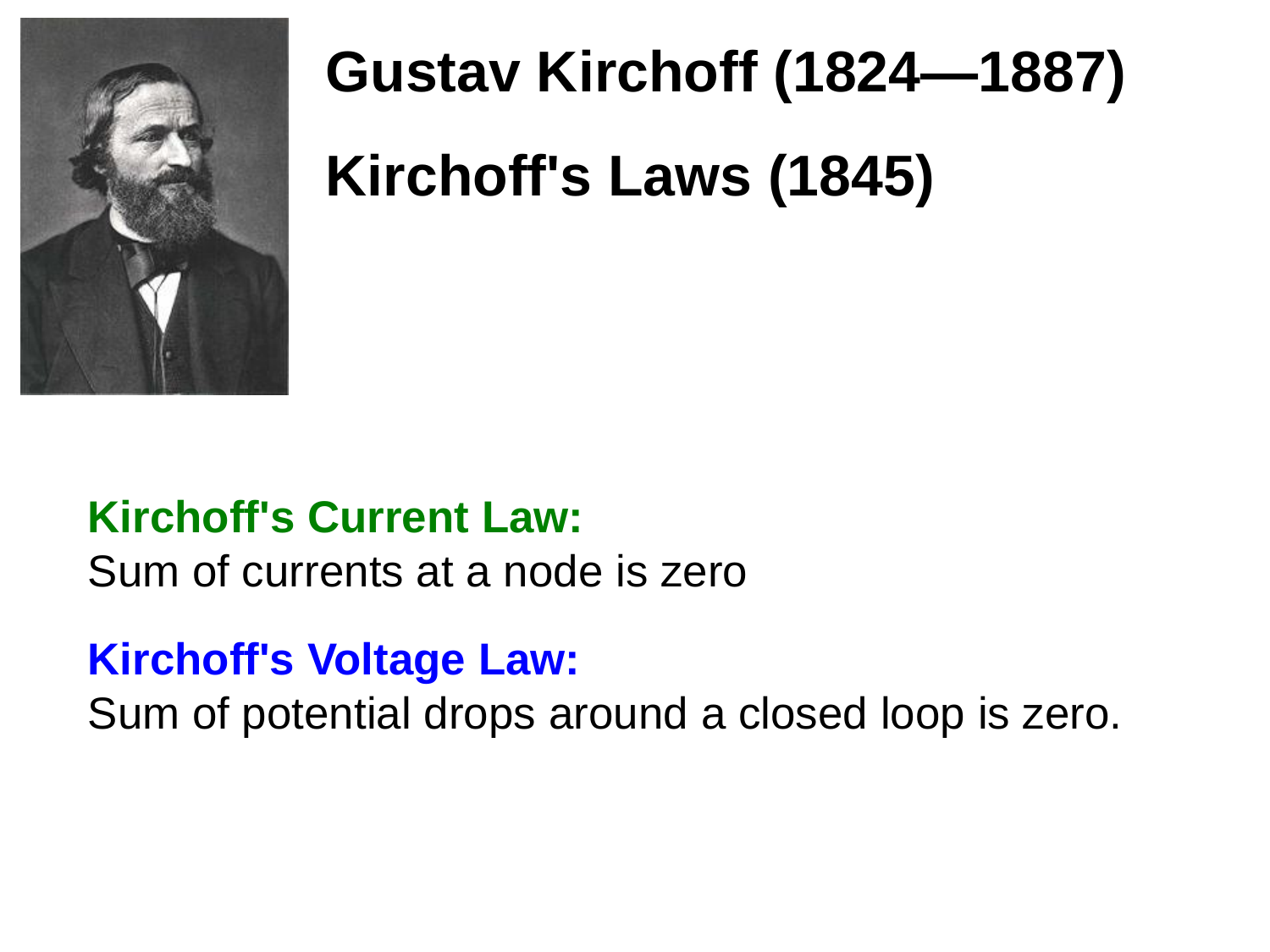|                        | $\overline{}$            |  | 52       |  |  | 10 |  |  | 15 |  |  | 20   |  |  | 25 |  |  | $\mathbf{a}$               |              |
|------------------------|--------------------------|--|----------|--|--|----|--|--|----|--|--|------|--|--|----|--|--|----------------------------|--------------|
|                        |                          |  |          |  |  |    |  |  | ×  |  |  |      |  |  |    |  |  | $F -$                      |              |
|                        |                          |  |          |  |  |    |  |  |    |  |  |      |  |  |    |  |  |                            |              |
| I                      |                          |  |          |  |  |    |  |  |    |  |  |      |  |  |    |  |  |                            | $\mathbf{r}$ |
| $\circ$                | $\overline{M}$           |  |          |  |  |    |  |  |    |  |  |      |  |  |    |  |  | $\blacksquare$             | $\circ$      |
| $\mu$                  |                          |  |          |  |  |    |  |  |    |  |  |      |  |  |    |  |  |                            | $\mathbf{u}$ |
|                        |                          |  |          |  |  |    |  |  |    |  |  |      |  |  |    |  |  |                            |              |
|                        |                          |  |          |  |  |    |  |  |    |  |  |      |  |  |    |  |  |                            |              |
| ш                      |                          |  |          |  |  |    |  |  |    |  |  |      |  |  |    |  |  | ■ 山                        |              |
| $\Box$                 |                          |  |          |  |  |    |  |  |    |  |  |      |  |  |    |  |  | $\sqrt{2}$                 |              |
| $\mathbf{\mathcal{Q}}$ |                          |  |          |  |  |    |  |  |    |  |  |      |  |  |    |  |  | $\sqrt{1}$                 |              |
| $\omega$               |                          |  |          |  |  |    |  |  |    |  |  |      |  |  |    |  |  |                            |              |
| $\blacktriangleleft$   |                          |  |          |  |  |    |  |  |    |  |  |      |  |  |    |  |  | 工经                         |              |
|                        | $\overline{\phantom{a}}$ |  | $\omega$ |  |  | 10 |  |  | 15 |  |  | $20$ |  |  | 25 |  |  | $f \neq$<br>$\mathfrak{A}$ |              |
|                        |                          |  |          |  |  |    |  |  |    |  |  |      |  |  |    |  |  |                            |              |
|                        |                          |  |          |  |  |    |  |  |    |  |  |      |  |  |    |  |  |                            |              |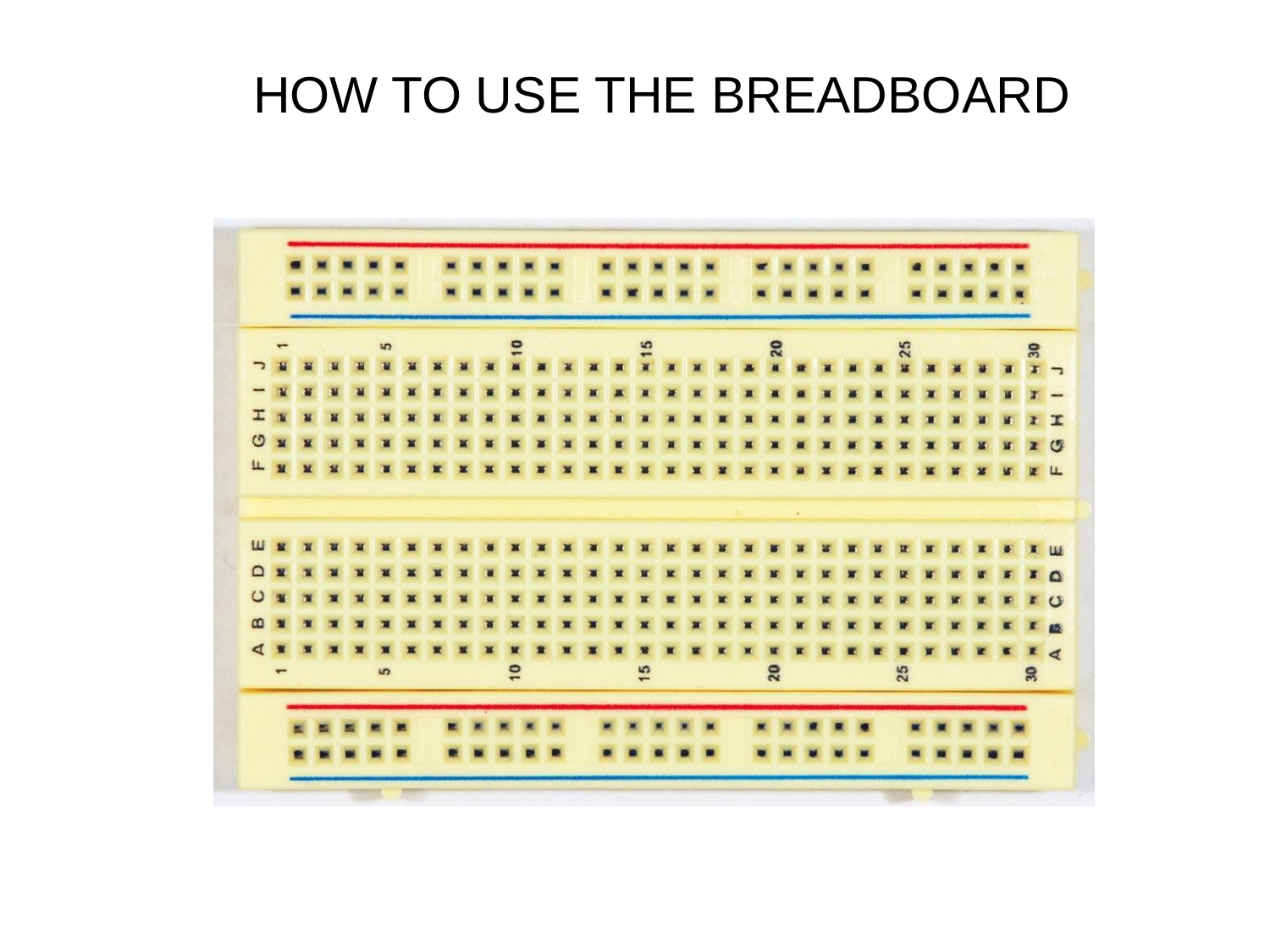#### Columns of 5 holes are connected

|                      |   |  | S                       |   |          |  | 10 |  |  | 15 |  |  | 20   |  |  | 25 |  |  | $\mathbf{S}$     |              |
|----------------------|---|--|-------------------------|---|----------|--|----|--|--|----|--|--|------|--|--|----|--|--|------------------|--------------|
| っ                    |   |  | u                       | × |          |  |    |  |  |    |  |  |      |  |  |    |  |  | $F \rightarrow$  |              |
| -                    |   |  | $\overline{\mathbf{z}}$ | × |          |  |    |  |  |    |  |  |      |  |  |    |  |  |                  |              |
| $\mathfrak{X}$       |   |  | $\blacksquare$          | × |          |  |    |  |  |    |  |  |      |  |  |    |  |  |                  | $\mathbf{r}$ |
| $\circ$              | E |  | $\blacksquare$          | × |          |  |    |  |  |    |  |  |      |  |  |    |  |  | $\mathbf{z}$ (5) |              |
| $\mathfrak{u}$       | П |  | <b>MMW</b>              |   | <b>T</b> |  |    |  |  |    |  |  |      |  |  |    |  |  |                  | $\mathbf{u}$ |
|                      |   |  |                         |   |          |  |    |  |  |    |  |  |      |  |  |    |  |  |                  |              |
|                      |   |  |                         |   |          |  |    |  |  |    |  |  |      |  |  |    |  |  |                  |              |
|                      |   |  |                         |   |          |  |    |  |  |    |  |  |      |  |  |    |  |  |                  |              |
| ш                    |   |  |                         |   |          |  |    |  |  |    |  |  |      |  |  |    |  |  | 耳山               |              |
| $\Omega$             |   |  |                         |   |          |  |    |  |  |    |  |  |      |  |  |    |  |  | $\sqrt{2}$       |              |
| $\circ$              |   |  |                         |   |          |  |    |  |  |    |  |  |      |  |  |    |  |  | $\sqrt{1}$       |              |
| $\omega$             |   |  |                         |   |          |  |    |  |  |    |  |  |      |  |  |    |  |  | 工能               |              |
| $\blacktriangleleft$ |   |  |                         |   |          |  |    |  |  |    |  |  |      |  |  |    |  |  | $r$ d            |              |
|                      |   |  | in.                     |   |          |  | 10 |  |  | 15 |  |  | $20$ |  |  | 25 |  |  | $\mathfrak{A}$   |              |
|                      |   |  |                         |   |          |  |    |  |  |    |  |  |      |  |  |    |  |  |                  |              |
|                      |   |  |                         |   |          |  |    |  |  |    |  |  |      |  |  |    |  |  |                  |              |
|                      |   |  |                         |   |          |  |    |  |  |    |  |  |      |  |  |    |  |  |                  |              |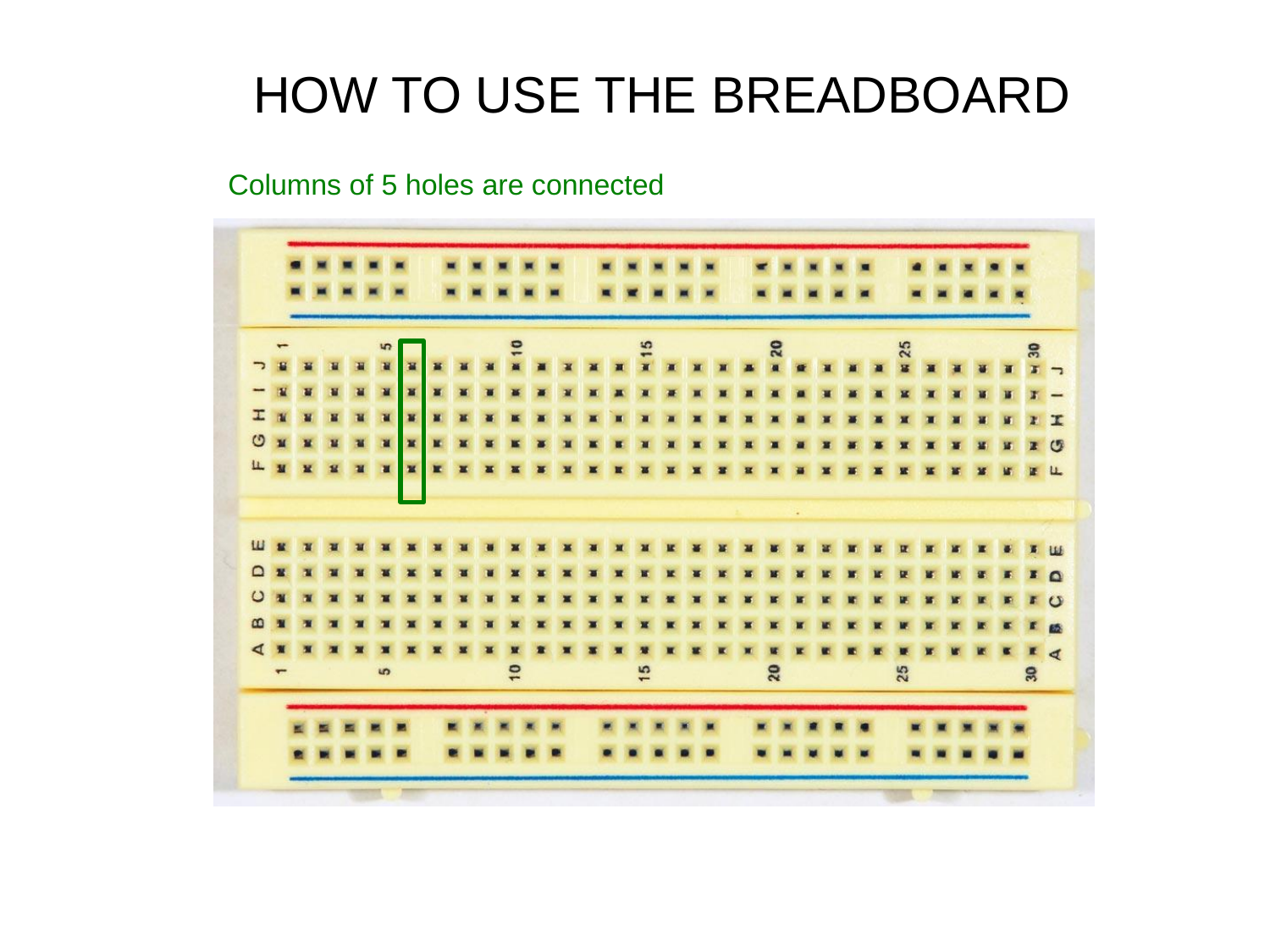#### Columns are all isolated from each other

| 20<br>15<br>25<br>$\frac{1}{2}$<br>30<br>西<br>I<br>習<br>O<br>×<br>11<br>$\mathbf{H}$<br>ш<br>Green and Blue are<br>$Q$ x<br><b>Ex not connected *</b><br>$\circ$<br>m<br>∢<br>15<br>10<br>20<br>25<br><b>un</b><br>$\mathbf{a}$ |  |  |  |  |  |  |  |  |  |  |  |  |  |  |  |  |
|---------------------------------------------------------------------------------------------------------------------------------------------------------------------------------------------------------------------------------|--|--|--|--|--|--|--|--|--|--|--|--|--|--|--|--|
|                                                                                                                                                                                                                                 |  |  |  |  |  |  |  |  |  |  |  |  |  |  |  |  |
|                                                                                                                                                                                                                                 |  |  |  |  |  |  |  |  |  |  |  |  |  |  |  |  |
|                                                                                                                                                                                                                                 |  |  |  |  |  |  |  |  |  |  |  |  |  |  |  |  |
|                                                                                                                                                                                                                                 |  |  |  |  |  |  |  |  |  |  |  |  |  |  |  |  |
|                                                                                                                                                                                                                                 |  |  |  |  |  |  |  |  |  |  |  |  |  |  |  |  |
|                                                                                                                                                                                                                                 |  |  |  |  |  |  |  |  |  |  |  |  |  |  |  |  |
|                                                                                                                                                                                                                                 |  |  |  |  |  |  |  |  |  |  |  |  |  |  |  |  |
|                                                                                                                                                                                                                                 |  |  |  |  |  |  |  |  |  |  |  |  |  |  |  |  |
|                                                                                                                                                                                                                                 |  |  |  |  |  |  |  |  |  |  |  |  |  |  |  |  |
|                                                                                                                                                                                                                                 |  |  |  |  |  |  |  |  |  |  |  |  |  |  |  |  |
|                                                                                                                                                                                                                                 |  |  |  |  |  |  |  |  |  |  |  |  |  |  |  |  |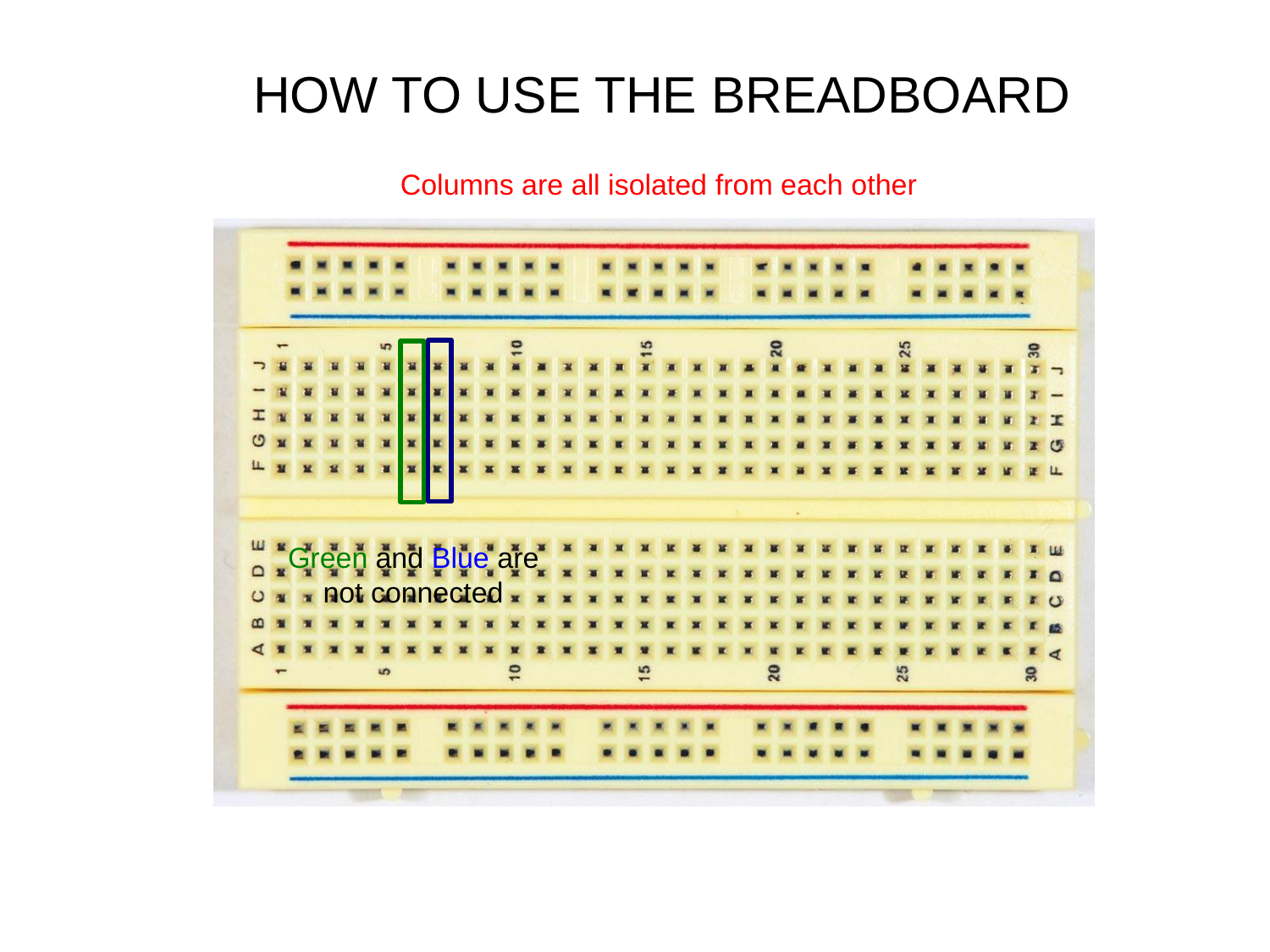#### Rows adjacent to colored lines are all connected

|                      |                          |  | $\sqrt{2}$ |  |  | $\overline{\phantom{0}}$ |  |  | 15 |  |  | 20 |  |  | 25 |  |  | $\mathbf{S}$     |                          |
|----------------------|--------------------------|--|------------|--|--|--------------------------|--|--|----|--|--|----|--|--|----|--|--|------------------|--------------------------|
|                      |                          |  |            |  |  |                          |  |  |    |  |  |    |  |  |    |  |  |                  | $\overline{\phantom{0}}$ |
| ÷                    |                          |  |            |  |  |                          |  |  |    |  |  |    |  |  |    |  |  |                  |                          |
| $\mathfrak{X}$       |                          |  |            |  |  |                          |  |  |    |  |  |    |  |  |    |  |  |                  | I                        |
| $\circ$              |                          |  |            |  |  |                          |  |  |    |  |  |    |  |  |    |  |  | $\mathbf{z}$ (5) |                          |
| $\mathbf{L}$         |                          |  |            |  |  |                          |  |  |    |  |  |    |  |  |    |  |  |                  | $\mathbf{u}$             |
|                      |                          |  |            |  |  |                          |  |  |    |  |  |    |  |  |    |  |  |                  |                          |
|                      |                          |  |            |  |  |                          |  |  |    |  |  |    |  |  |    |  |  |                  |                          |
| ш                    |                          |  |            |  |  |                          |  |  |    |  |  |    |  |  |    |  |  |                  |                          |
|                      |                          |  |            |  |  |                          |  |  |    |  |  |    |  |  |    |  |  | л                | <b>LLF</b>               |
| $\Omega$             |                          |  |            |  |  |                          |  |  |    |  |  |    |  |  |    |  |  | $\sqrt{2}$       |                          |
| $\circ$              |                          |  |            |  |  |                          |  |  |    |  |  |    |  |  |    |  |  | $\sqrt{1}$       |                          |
| $\omega$             |                          |  |            |  |  |                          |  |  |    |  |  |    |  |  |    |  |  | 工能               |                          |
| $\blacktriangleleft$ |                          |  |            |  |  |                          |  |  |    |  |  |    |  |  |    |  |  | $\mathbf{r}$ d   |                          |
|                      | $\overline{\phantom{0}}$ |  | in.        |  |  | 10                       |  |  | 15 |  |  | 20 |  |  | 25 |  |  | $30^{\circ}$     |                          |
|                      |                          |  |            |  |  |                          |  |  |    |  |  |    |  |  |    |  |  |                  |                          |
|                      |                          |  |            |  |  |                          |  |  |    |  |  |    |  |  |    |  |  |                  |                          |